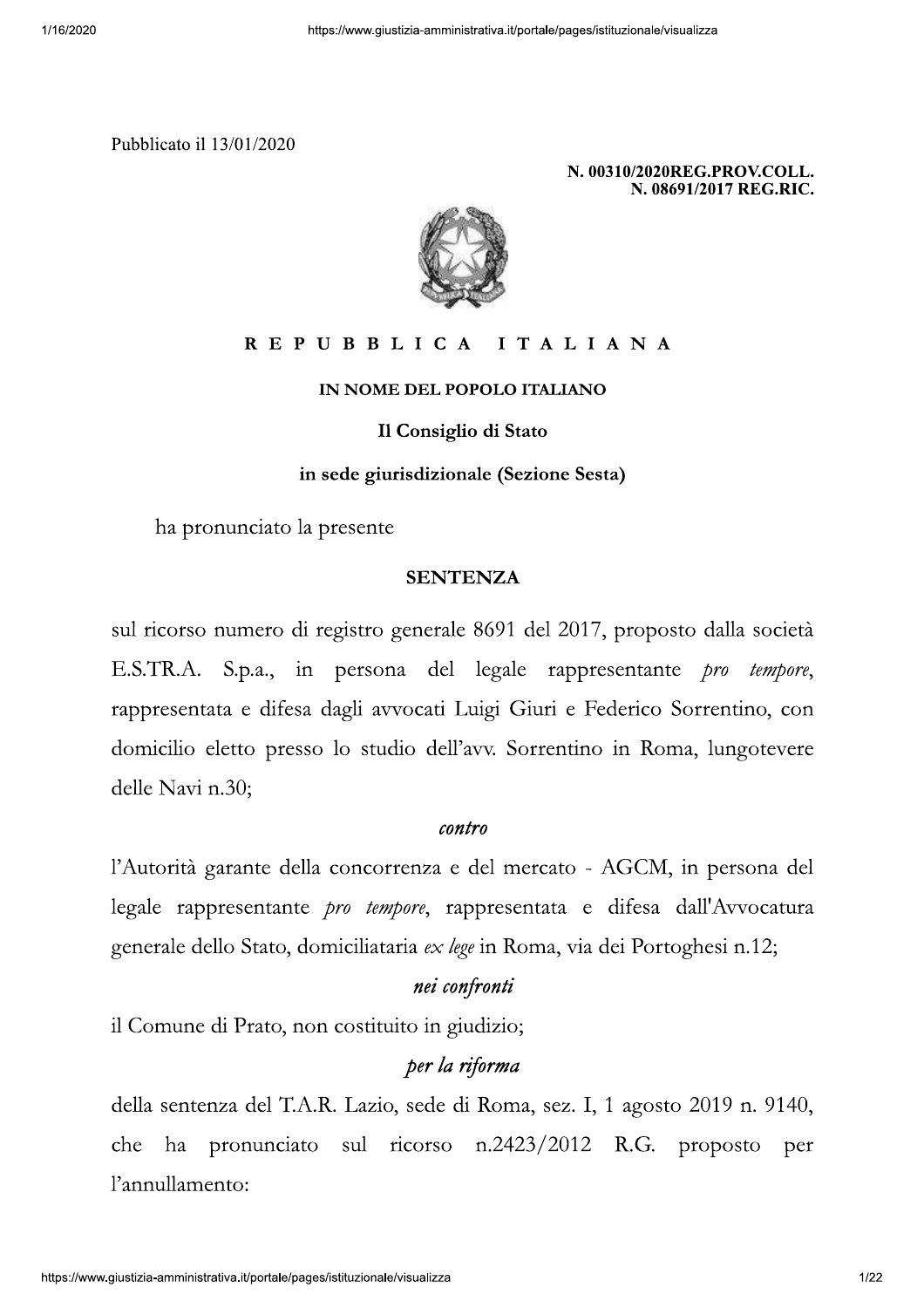del provvedimento 25 gennaio 2012 n.23233 pronunciato nel procedimento A435, notificato il giorno 7 agosto 2017, con il quale l'Autorità garante della concorrenza e del mercato – AGCM ha che le società Estra S.p.a. ed Estra Reti Gas S.r.l. hanno posto in essere un abuso di posizione dominante contrario all'articolo 102 del Trattato sul funzionamento dell'Unione Europea - TFUE, consistente nel rifiuto e ritardo a fornire informazioni necessarie a indire una procedura di gara competitiva per il riaffidamento del servizio di distribuzione del gas naturale nel comune di Prato; le ha diffidate dal porre in essere analoghi comportamenti per il futuro ed ha irrogato loro una sanzione pecuniaria pari a  $\epsilon$  276.132/00.

In particolare, il TAR ha accolto in parte il ricorso, limitatamente alla determinazione della sanzione, e l'ha ridotta ai sensi di cui in motivazione, rinviando all'Autorità per il relativo calcolo.

Visti il ricorso in appello e i relativi allegati;

Visti l'atto di costituzione in giudizio dell'AGCM;

Visti tutti gli atti della causa;

Relatore nell'udienza pubblica del giorno 21 novembre 2019 il Cons. Francesco Gambato Spisani e uditi per le parti l'avvocato Luigi Giuri e l'avvocato dello Stato Angelo Venturini;

Ritenuto e considerato in fatto e diritto quanto segue.

## FATTO e DIRITTO

1. Si controverte del provvedimento 25 gennaio 2012 n.23233 indicato in epigrafe, con il quale l'Autorità garante della concorrenza e del mercato -AGCM, così come indicato nel dispositivo di esso, ha deliberato che la società ricorrente appellante e la sua controllata Estra Reti Gas S.r.l. hanno posto in essere un abuso di posizione dominante contrario all'art. 102 del Trattato sul funzionamento dell'Unione europea – TFUE, abuso consistente nel rifiuto e ritardo di fornire informazioni necessarie per indire una procedura di gara competitiva per il riaffidamento del servizio di distribuzione del gas naturale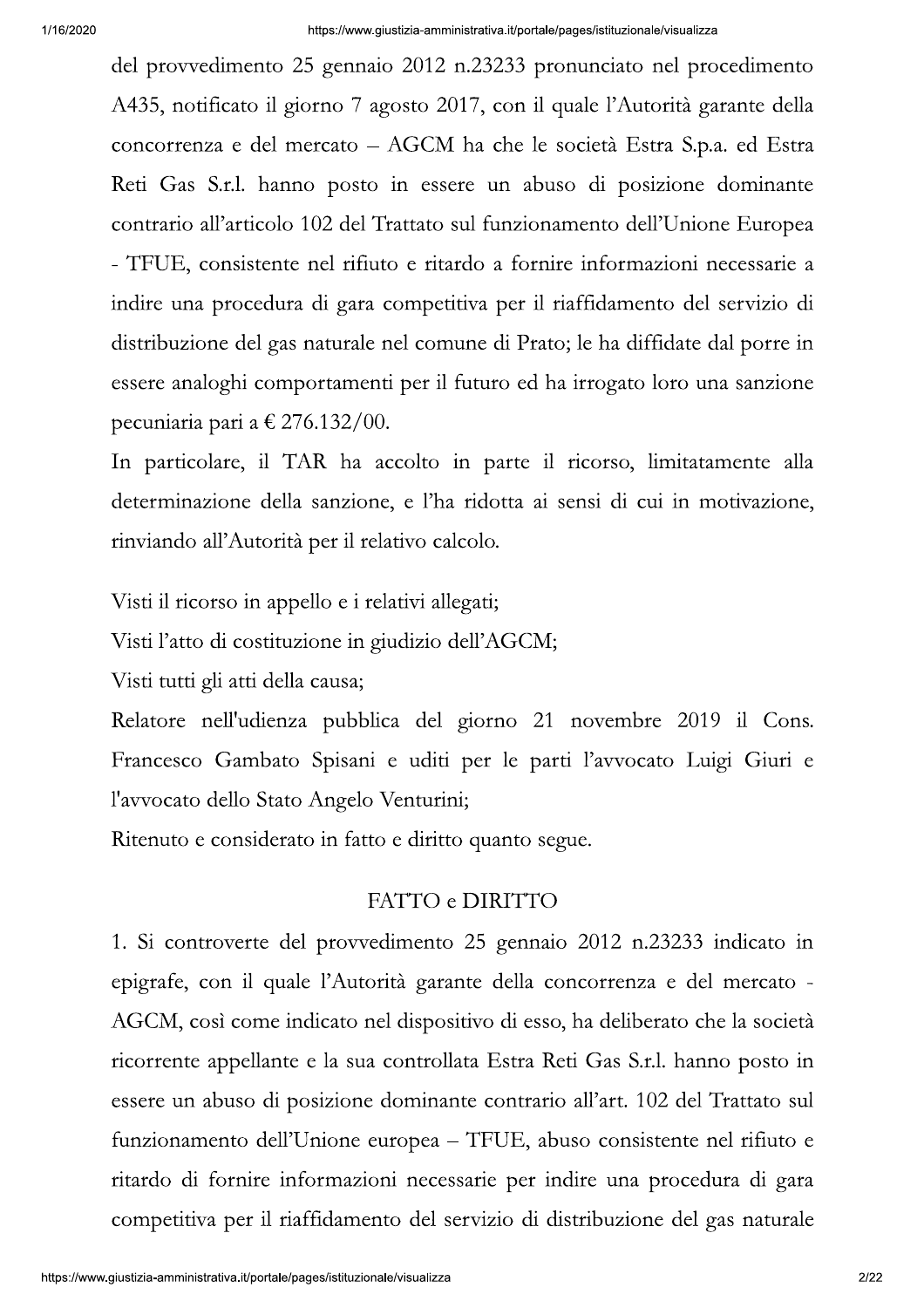nel comune di Prato; ha di conseguenza deliberato che tali soggetti "si astengano per il futuro dal porre in essere comportamenti analoghi" ed ha applicato loro in solido la sanzione pecuniaria prevista per tali infrazioni, consistente nel pagamento di una somma pari a  $\epsilon$  276.132 (doc. 1 in I grado ricorrente appellante, provvedimento impugnato citato).

2. Per comprendere la vicenda per cui è causa, occorre anzitutto dar conto della posizione di mercato della ricorrente appellante, e quindi spiegare come fosse gestito all'epoca dei fatti il servizio di cui sopra nel comune di Prato stesso.

2.1 Il servizio in questione era infatti materialmente gestito dalla citata Estra Reti, controllata al 100% dalla ricorrente appellante, la quale lo svolgeva per complessivi 84 comuni della regione Toscana. A sua volta, la ricorrente appellante è una società pubblica, il cui capitale era al tempo detenuto da altre società pure pubbliche, precisamente per il 61,1% dalla Consiag S.p.a., a sua volta controllata da 24 comuni, fra cui proprio quello di Prato; per il 38,89% dalla Intesa S.p.a., a sua volta controllata da altri 50 comuni, e per il resto da un'altra società, sempre pubblica.

2.2 A tale assetto si era arrivati, per quanto interessa, a partire dal 1974, data in cui il servizio relativo al comune di Prato era stato affidato direttamente alla Consiag, all'epoca costituita in forma di consorzio e in seguito trasformata, appunto, in società per azioni; successivamente, la Consiag lo aveva trasferito alla ricorrente appellante e alla sua controllata nei termini di cui si è detto. Di conseguenza, queste due società sono venute a trovarsi in una situazione di monopolio, e quindi in una posizione dominante, apprezzata come tale dall'Autorità (doc. 1 in I grado ricorrente appellante, cit.  $\mathcal{S}$  1-3 e 185).

3. La vicenda per cui è processo si origina poi in dipendenza dall'entrata in vigore del d. lgs. 23 maggio 2000 n.164, cd decreto Letta.

3.1 Il decreto Letta, come è noto, ha disposto, come da art. 1, la liberalizzazione del mercato interno del gas naturale, e per conseguenza ha stabilito la regola dell'affidamento mediante gara, e quindi in regime di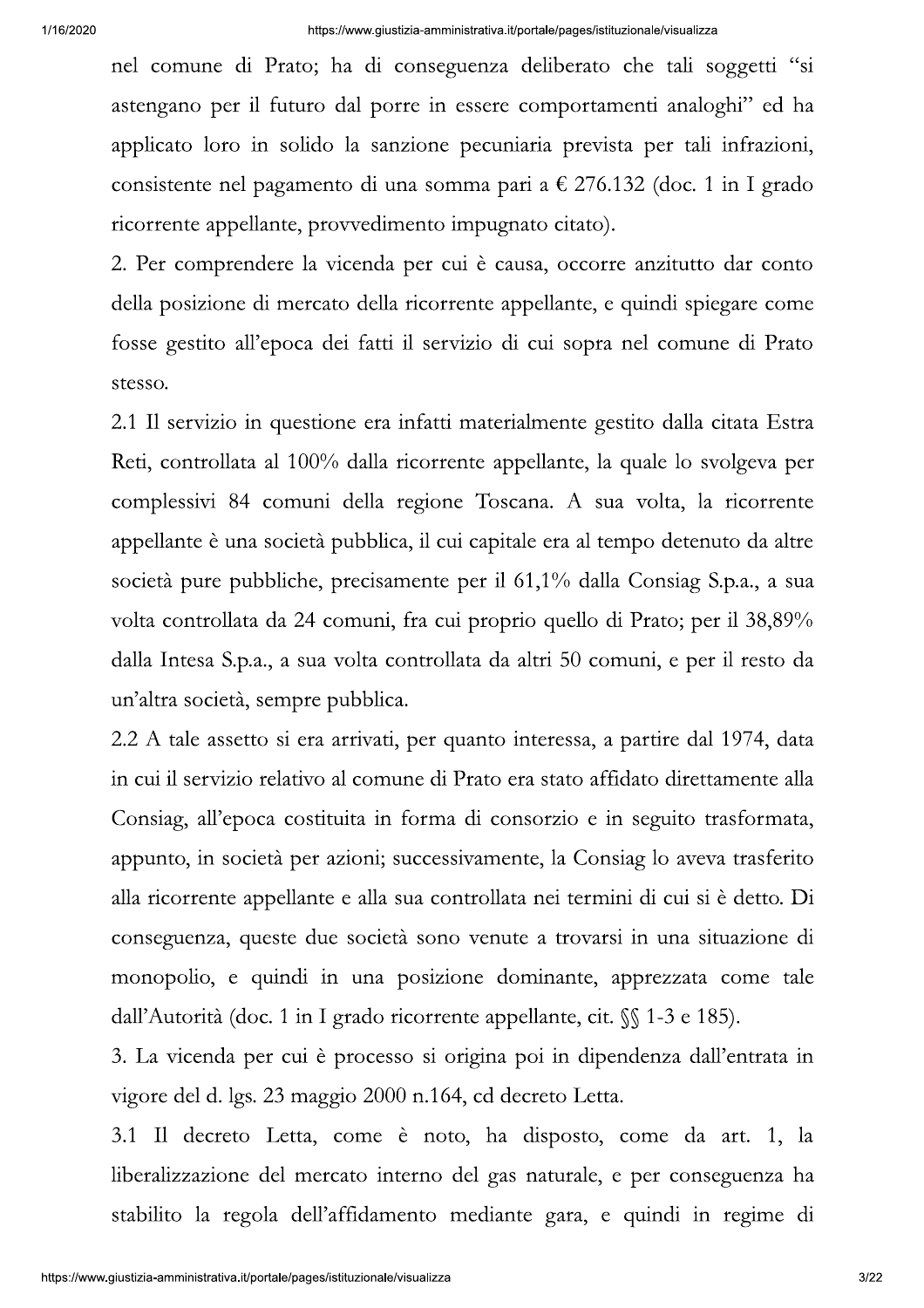concorrenza per aggiudicarsi il relativo mercato, del servizio di distribuzione ai consumatori finali del gas stesso, fino a quel momento di norma gestito da aziende municipalizzate o società pubbliche sulla base di affidamenti diretti senza gara disposti dai vari comuni spesso in tempi molto remoti, e ciò sul presupposto che in tal modo si sarebbero potuti migliorare la qualità e la convenienza del servizio a vantaggio dei consumatori stessi.

3.2 Di conseguenza, all'art. 15 del previsto un periodo transitorio, al termine del quale gli affidamenti già in corso sarebbero scaduti per volontà di legge, e quindi si sarebbero dovute indire le gare. La determinazione di questo periodo transitorio è stata oggetto di molteplici successivi interventi legislativi, e di oscillazioni giurisprudenziali, che hanno creato una notevole incertezza; nel caso di specie, peraltro, non è necessario darne conto, perché tutti gli interessati hanno dato per pacifico che la data di scadenza dell'affidamento per il comune di Prato fosse quella del 31 dicembre 2010 (doc. 1 in I grado ricorrente appellante, cit.  $\sqrt[6]{15}$ ).

3.3 Sulla base delle disposizioni del decreto Letta, pertanto, molti comuni, fra i quali appunto quello di Prato, hanno ritenuto possibile indire una gara limitatamente al proprio territorio, ed hanno proceduto in tal senso, spinti dal desiderio di assicurarsi i corrispettivi che in base alla nuova normativa il concessionario deve corrispondere al comune concedente. Peraltro, questo tipo di iniziative si è scontrato con un dato di carattere tecnico, ovvero con il rilievo per cui gestire il servizio in questione separando la gestione di ciascun comune non rappresenta, o non rappresenta sempre, la soluzione più razionale ed efficiente. In tal senso, il legislatore ha quindi deciso, con l'art. 46 bis del d. l. 1 ottobre 2007 n.159 convertito dalla l. 29 novembre 2007 n.222 e con l'art. 15 comma 1 lettera a bis del d.l. 25 settembre 2009 n.135 convertito dalla 1. 20 novembre 2009 n.166, che il servizio dovesse essere affidato per ambiti territoriali minimi – ATEM, ovvero per porzioni di rete comprendenti anche più comuni, che sarebbero stati identificati con un successivo decreto ministeriale.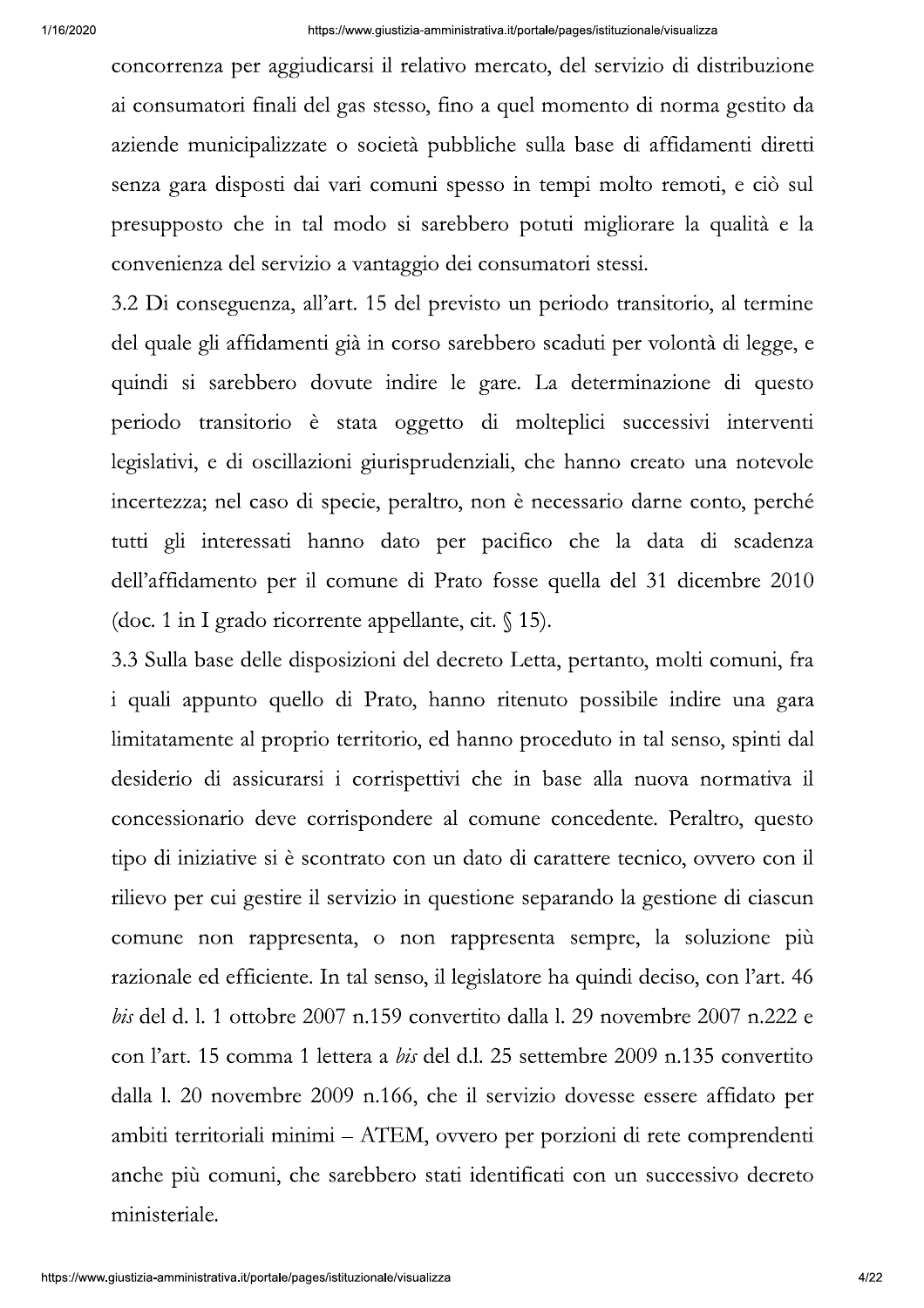3.4 Il decreto in questione, D. M. Ministero dello sviluppo economico – MISE 19 gennaio 2011, cd decreto ambiti, è entrato in vigore il giorno 1 aprile 2011, e quindi nel corso di svolgimento della vicenda per cui è causa, e per quanto qui interessa ha accorpato la rete del comune di Prato in un unico ATEM che comprende quindici comuni, tra cui tutti quelli già serviti dalla ricorrente appellante.

3.5 Sulla sorte delle gare che, nel precedente periodo di incertezza sul da farsi erano state indette dai singoli comuni per la rete di loro pertinenza, si è infine pronunciato l'art. 24 comma 4 del d. lgs. 1 giugno 2011 n.93, nel senso di farle salve ove alla data di entrata in vigore del decreto stesso, ossia al 29 giugno 2011, fossero stati pubblicati i bandi o inviate le lettere di invito.

4. Ciò posto, i fatti storici specifici di causa sono non controversi, e si possono ricostruire in sintesi facendo riferimento a quanto esposto nel provvedimento impugnato in questione (doc. 1 in I grado ricorrente appellante, cit.  $\mathcal{S}$  da 13 a 49).

4.1 Il giorno 26 aprile 2010 il comune di Prato, intenzionato a indire una gara per affidare il servizio di distribuzione del gas, ha inviato una prima comunicazione a Estra Reti, controllata della ricorrente appellante la quale materialmente gestiva l'impianto, con cui le ha chiesto di trasmettere con urgenza una serie di informazioni ritenute rilevanti in tal senso.

4.2 Il giorno 30 aprile 2010 Estra Reti ha risposto al comune ed ha rilevato preliminarmente l'asserita illegittimità della scelta compiuta dall'ente di indire un'autonoma gara, anticipando la possibilità di adire le vie legali per opporvisi; ha poi contestato la richiesta affermando che il servizio gestito sarebbe stato unico per il comune di Prato e per gli altri comuni limitrofi da esso serviti, e che per tale ragione sarebbe stato difficile fornire "dati disaggregati che richiederebbero una specifica elaborazione con evidente impiego di tempi e risorse"; ha chiesto infine chiarimenti e precisazioni in assenza dei quali a suo dire non era possibile capire quali dati fossero richiesti.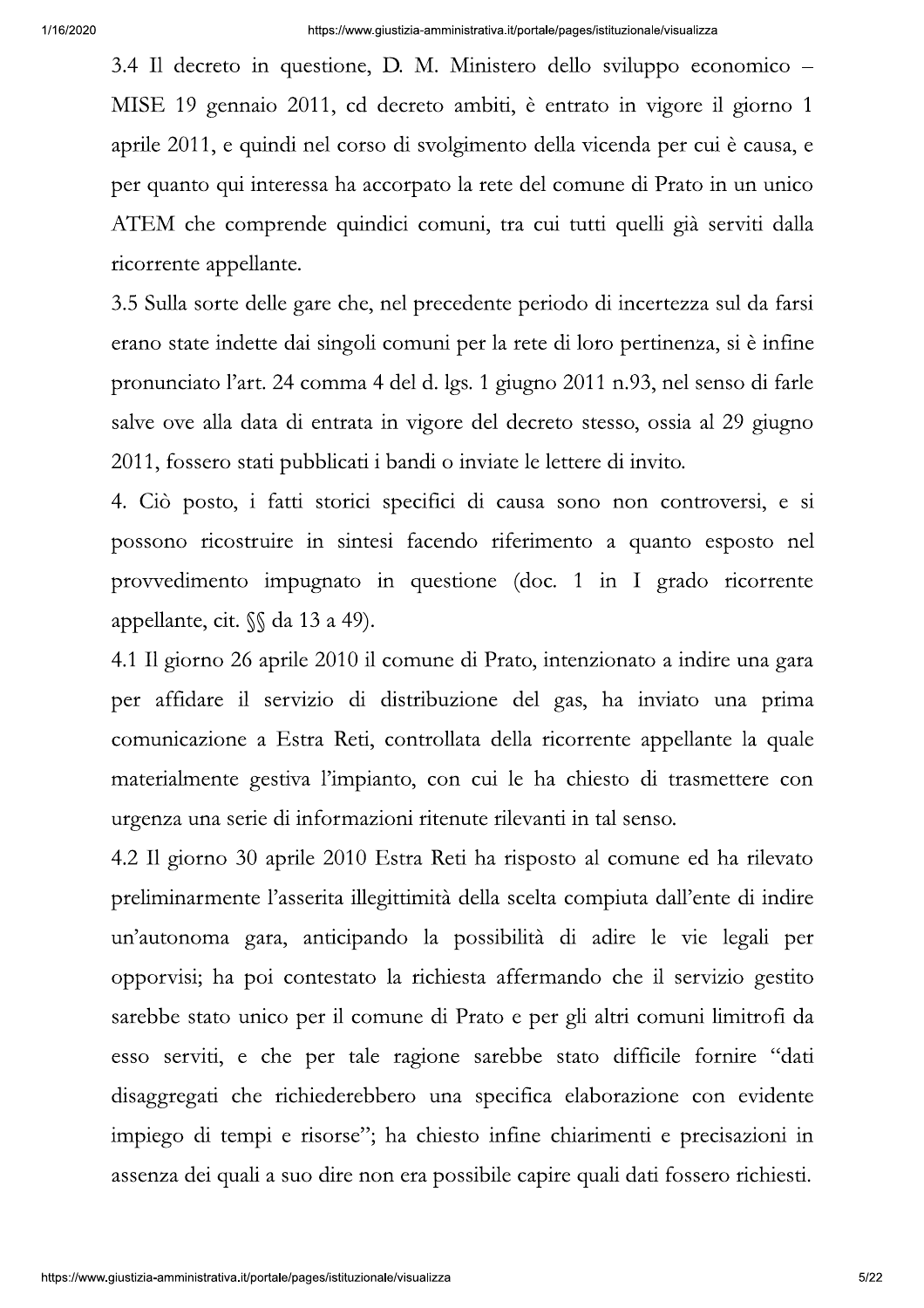4.3 Con delibera 27 aprile 2010 n.35, parallelamente, il Consiglio comunale di Prato ha dato mandato alla Giunta di indire la gara di cui si tratta con decorrenza dal 1 gennaio 2011, considerato che la concessione della società Estra Reti, sarebbe scaduta per volontà di legge, ovvero in base alla normativa di cui si è sopra dato conto, al 31 dicembre 2010. La Giunta comunale, come da delibera 4 maggio 2010 n. 194, ha quindi attivato la procedura.

4.4 Di conseguenza, il giorno 10 maggio 2010 il comune di Prato ha richiesto alla Estra Reti di inviargli entro un termine le informazioni necessarie a bandire la gara, e quindi per fornire ai partecipanti ogni elemento utile per formulare le offerte; in particolare ha richiesto lo stato di consistenza dell'impianto, la sua valutazione, la planimetria della rete e le schede tariffarie, ovvero la documentazione tariffaria inviata come per legge dal distributore all'Autorità del settore energetico, e tutto ciò sottolineando come l'obbligo di mettere a disposizione tali informazioni conseguisse sia dal rapporto di concessione in corso, sia dalle prerogative dell'Ente concedente, sia dalla disciplina in materia di accesso ai documenti amministrativi, ritenuta applicabile alla concessionaria in qualità di gestore di pubblico servizio, ai sensi dell'articolo 23 della 1.7 agosto 1990 n.241.

4.5 Tuttavia, il giorno 7 giugno 2010 la ricorrente appellante ha trasmesso alla propria controllata un parere contrario alla trasmissione dei dati richiesti, al quale Estra Reti si è conformata con nota 9 giugno 2010 al comune di Prato, in cui l'ha appunto negata, dichiaratamente conformandosi al volere della controllante. Nella risposta 9 giugno 2010, Estra Reti in particolare ha fatto presente che l'impianto di distribuzione del comune di Prato coprirebbe anche altri tredici comuni, che la trasmissione dei dati avrebbe a suo avviso pregiudicato il corretto svolgimento della futura gara di ambito complessivo, che gli altri comuni serviti dall'impianto avrebbero manifestato esigenze di riservatezza, e che diffondere i dati prima della gara d'ambito avrebbe pregiudicato la sua possibilità di parteciparvi.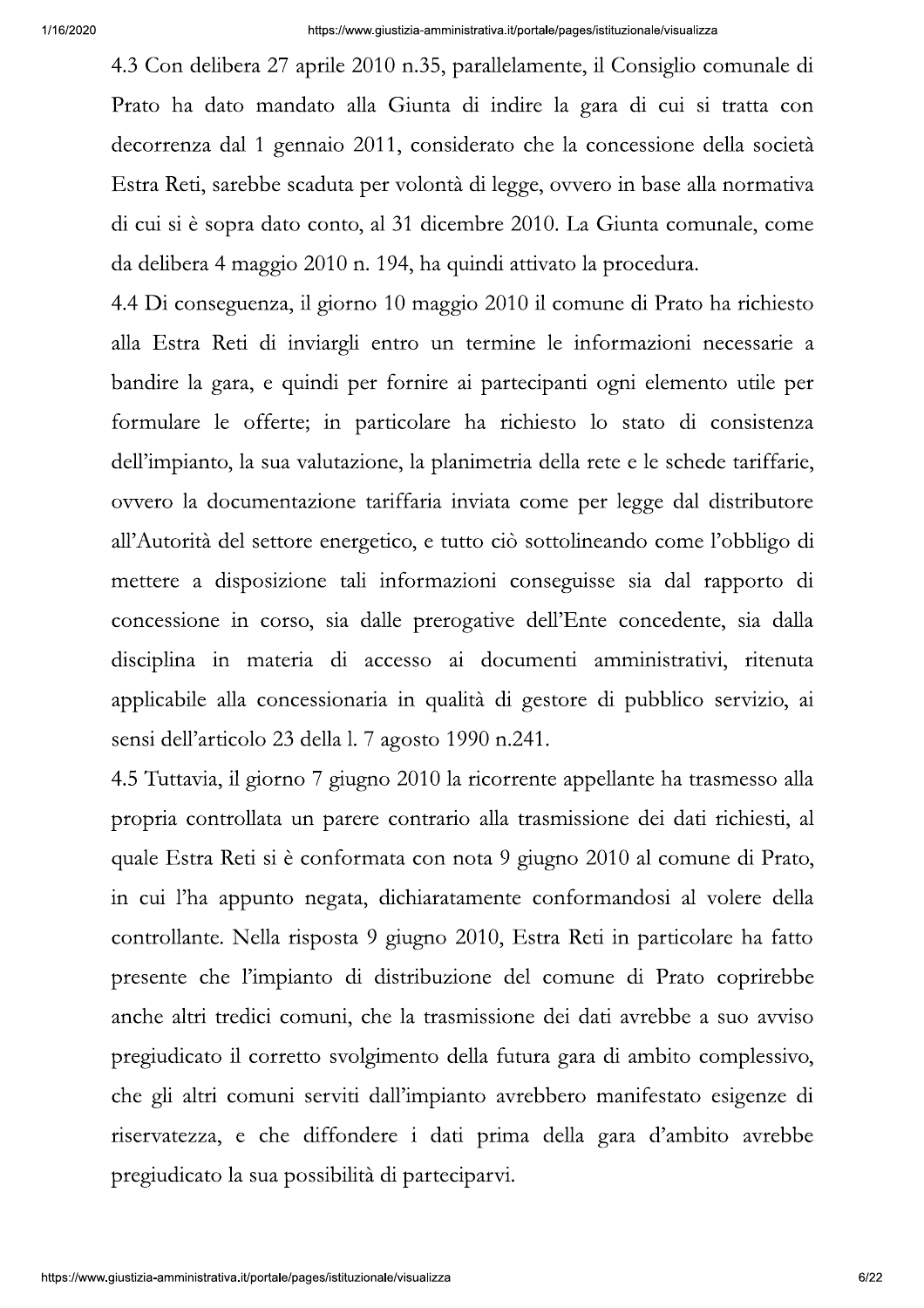4.6 Dopo un ulteriore e infruttuoso scambio di note, la ricorrente appellante ed Estra Reti, rispettivamente i giorni 8 giugno e 15 giugno 2010, hanno proposto ricorso al TAR Toscana avverso la decisione del comune di Prato di indire la gara in via autonoma. Nei ricorsi, hanno sostenuto che indire la procedura sarebbe stato illegittimo anzitutto per un asserito blocco delle gare fino all'emanazione del "decreto ambiti" di cui si è detto, interpretato come preclusivo di ogni gara non relativa all'ATEM di riferimento. Hanno ancora sostenuto che indire la procedura sarebbe stato illegittimo anche per l'unicità dell'impianto -posto al servizio sia di Prato sia dei comuni limitrofi- unicità che avrebbe impedito di riaffidare il servizio solo per una porzione dello stesso.

4.7 Il TAR Toscana ha respinto tali ricorsi con sentenza 27 ottobre 2011 n. 1596, che le interessate hanno impugnato avanti questo Consiglio di Stato. Si aggiunge per completezza che i relativi giudizi di appello, rubricati ai nn.  $8361/2011$  e  $9591/2011$  R.G., sono stati definiti con sentenza sez. V 27 dicembre 2013 n.6256, e dichiarati improcedibili per due circostanze, in primo luogo per essere intervenuta una transazione fra le società interessate ed il comune, e in secondo luogo per essere stato emesso il provvedimento dell'AGCM qui impugnato, che ad avviso del Collegio avrebbe privato le società stesse dell'interesse alla decisione.

4.8 Per parte sua, il comune di Prato, il giorno 16 luglio 2010, ha proposto a sua volta ricorso al TAR Toscana avverso il diniego delle informazioni richieste e a suo dire necessarie per bandire la gara opposto da Estra Reti, diniego qualificato come diniego di accesso.

4.9 Il TAR Toscana, con sentenza 2 dicembre 2010 n.6714, ha respinto il ricorso, sostenendo che la richiesta non avrebbe riguardato documentazione specifica e per essere soddisfatta avrebbe richiesto un'attività di elaborazione da parte della destinataria, in contrasto con le norme in materia di accesso.

4.10 Il comune di Prato ha quindi appellato tale sentenza avanti questo Consiglio di Stato, il quale, con la sentenza 27 maggio 2011 n. 3190 di cui si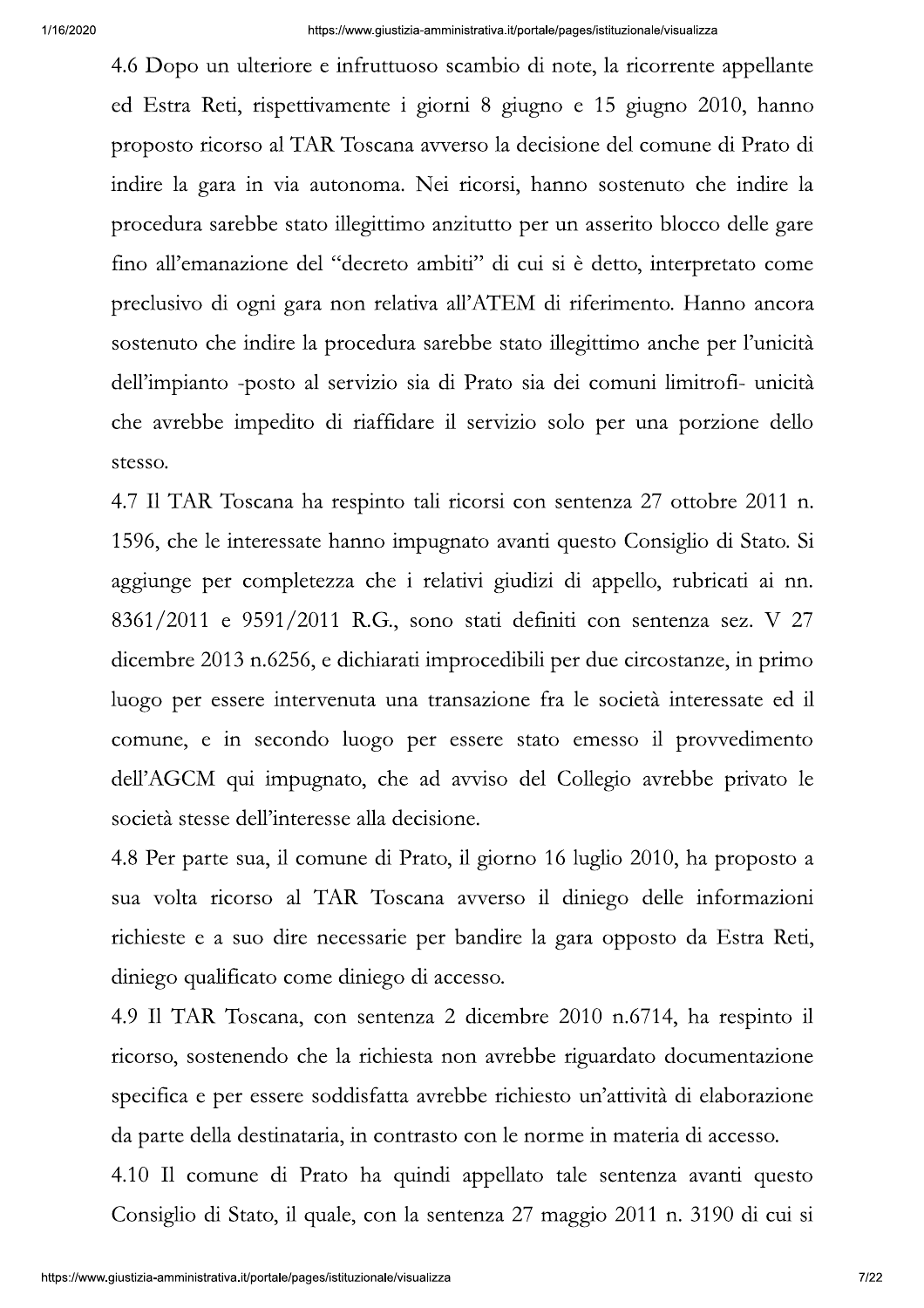dirà oltre, ha accolto il ricorso e ordinato l'accesso agli atti.

4.11 Con deliberazione della Giunta n. 96 del 23 marzo 2011 il comune di Prato ha poi ribadito la propria decisione di chiudere il rapporto concessorio in essere e di avviare il procedimento per riaffidare il servizio di distribuzione del gas; di conseguenza, il giorno 29 marzo 2011 ha fatto pubblicare sulla Gazzetta ufficiale dell'Unione Europea - GUUE il relativo bando di gara, pur in assenza di tutte le informazioni richieste al gestore uscente, e per tal ragione ha dovuto prorogare più volte il termine per presentare le domande, in origine fissato al 6 maggio 2011 e da ultimo differito al 16 febbraio 2012 con nota 15 dicembre 2011. Nelle lettere di invito, il comune di Prato aveva in particolare precisato che la piena disponibilità della documentazione di cui si è detto era allo stato ed alla data della presente lettera d'invito, sospesa, e che l'indennizzo dovuto al gestore uscente dal gestore subentrante era calcolato in via provvisoria, salva rideterminazione nel momento in cui i dati necessari fossero stati resi disponibili; ha poi puntualizzato che tale clausola si era resa necessaria proprio a causa del comportamento del gestore uscente e della sua controllante, nei termini già descritti.

4.12 Dopo ulteriori dinieghi della documentazione da parte della ricorrente appellante e di Estra Reti, il giorno 27 maggio 2011 questo Consiglio di Stato ha come si è detto accolto il ricorso del comune di Prato avverso la sentenza del TAR Toscana n. 6714/2010, e ordinato ad Estra Reti di esibire entro trenta giorni dalla notifica della decisione i documenti richiestile con la citata lettera del 10 maggio 2010, che fossero esistenti e di contenuto scorporabile, e ciò anche laddove fosse stata necessaria una ragionevole attività di elaborazione, ritenuta dovuta in base al principio di leale cooperazione istituzionale, considerato applicabile anche ai gestori di pubblici servizi. Di conseguenza, i giorni 23 giugno e 27 giugno 2011 Estra Reti, in ottemperanza alla citata sentenza di appello, ha trasmesso al comune di Prato una serie di informazioni, tra cui anche la planimetria della rete e le schede tariffarie, precisando che la documentazione trasmessa, corrispondeva a quella richiesta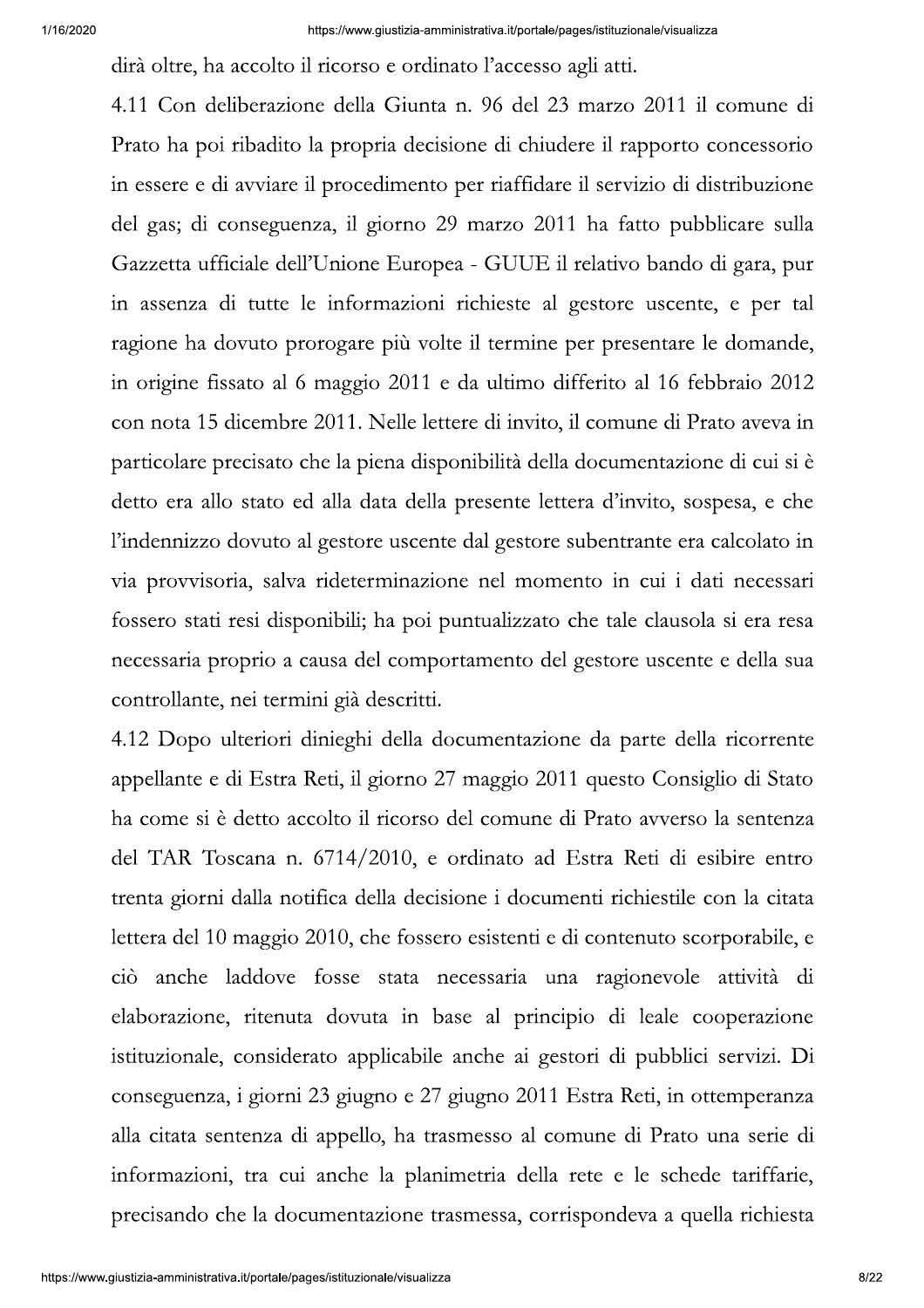con la nota 10 maggio 2010 esclusi gli atti e documenti non indicati nella sentenza di appello ed esclusi gli atti e documenti indicati nella sentenza stessa, ma "scorporabili" quanto alla parte relativa al territorio del comune di Prato.

4.13 Con note successive, il comune ha quindi insistito nel richiedere la documentazione mancante, e in particolare lo stato di consistenza dell'impianto e la relativa valutazione; Estra Reti e la ricorrente appellante rispondevano che la relativa elaborazione era ancora in corso; provvedevano quindi a trasmettere tali elaborati con nota del 24 novembre 2011 unitamente ai dati sul personale impiegato nella gestione del servizio al solo comune di Prato.

4.14 Il Comune stesso, di conseguenza, con nota 12 dicembre 2011 ha comunicato all'Autorità di aver ricevuto a partire dal 23 giugno 2011 tutte le informazioni a suo tempo richieste, di aver ricevuto puntuale, piena e fattiva collaborazione e di non avere pertanto più interesse alla prosecuzione del procedimento avviato contro la ricorrente appellante e contro Estra Reti; sempre il comune il giorno 20 dicembre 2011 ha scritto ai soggetti invitati a partecipare alla procedura di gara e reso loro disponibile tutta la documentazione mancante.

5. Come è noto, i procedimenti di competenza dell'AGCM si svolgono per impulso d'ufficio, e non sono nella disponibilità della parte che ne abbia sollecitato l'apertura; di conseguenza, l'AGCM stessa ha proseguito la propria istruttoria a prescindere da quanto sopra dichiarato dal comune; all'esito, ha ritenuto che la ricorrente appellante e la sua controllata Estra Reti, data la loro posizione di monopoliste, fossero titolari di una posizione dominante nel mercato di riferimento, indicato come il mercato della distribuzione del gas naturale nell'area comunale per la quale si svolge la gara per riaffidare il servizio (doc.1 in I grado ricorrente appellante, cit. §§ 178-183); ha di conseguenza ritenuto che tali società, con i comportamenti descritti, della loro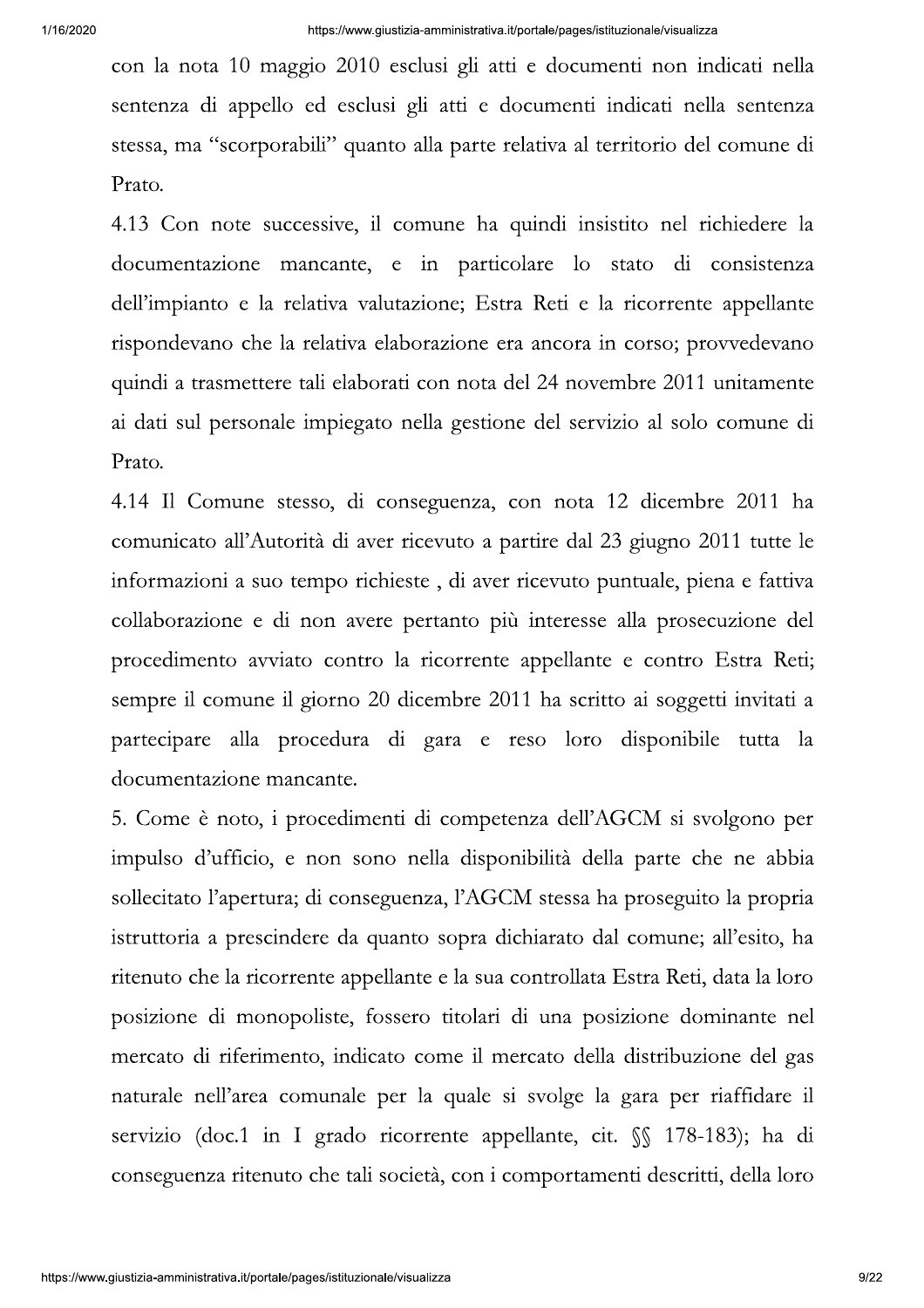posizione dominante avessero abusato, e le ha sanzionate nei termini di cui si è detto.

6. Con la sentenza meglio indicata in epigrafe, il TAR ha accolto in parte il ricorso proposto dall'interessata contro tale provvedimento di sanzione. Nella motivazione, lo ha ritenuto corretto e congruo nella parte in cui afferma la sussistenza dell'illecito, ed ha respinto i motivi proposti sul punto; ha ritenuto invece che il calcolo della sanzione fosse errato quanto a due punti specifici. 6.1 Sotto un primo profilo, il TAR ha ritenuto che l'Autorità avrebbe dovuto tener conto a titolo di circostanze attenuanti sia dell'incertezza normativa in materia sia della sentenza TAR Toscana n. 6714/2010, che aveva considerato legittimo come diniego di accesso il mancato invio delle informazioni, e per tal motivo ha riconosciuto una riduzione di un quinto sull'importo della

sanzione inflitta.

6.2 Sotto un secondo profilo, il TAR ha riconosciuto un'ulteriore riduzione di un quinto dell'importo della sanzione stessa, ritenendo di dovere considerare non sussistente l'illecito per un periodo di tre mesi, decorrente dal 1 aprile 2011, data di emanazione del decreto ambiti di cui si è detto, al 29 giugno 2011, data in cui era intervenuta la sanatoria delle procedure di gara autonoma nel frattempo indette; ad avviso del TAR infatti in questo periodo la possibilità di percepire l'illegittimità della mancata consegna dei dati richiesti sarebbe stata per lo meno dubbia.

6.3 Di conseguenza, il TAR ha annullato il provvedimento nella sola parte relativa alla sanzione, rinviando all'Autorità per la relativa rideterminazione in base ai criteri esposti.

7. Contro tale sentenza, la ricorrente ha proposto impugnazione, con appello che contiene cinque motivi, di sostanziale riproposizione delle identiche censure proposte in I grado e di critica alla sentenza impugnata per non averle accolte o per non averle accolte per intero:

- con il primo di essi, sostiene l'assenza dei presupposti dell'abuso di posizione dominante. In proposito, sostiene in primo luogo che ai sensi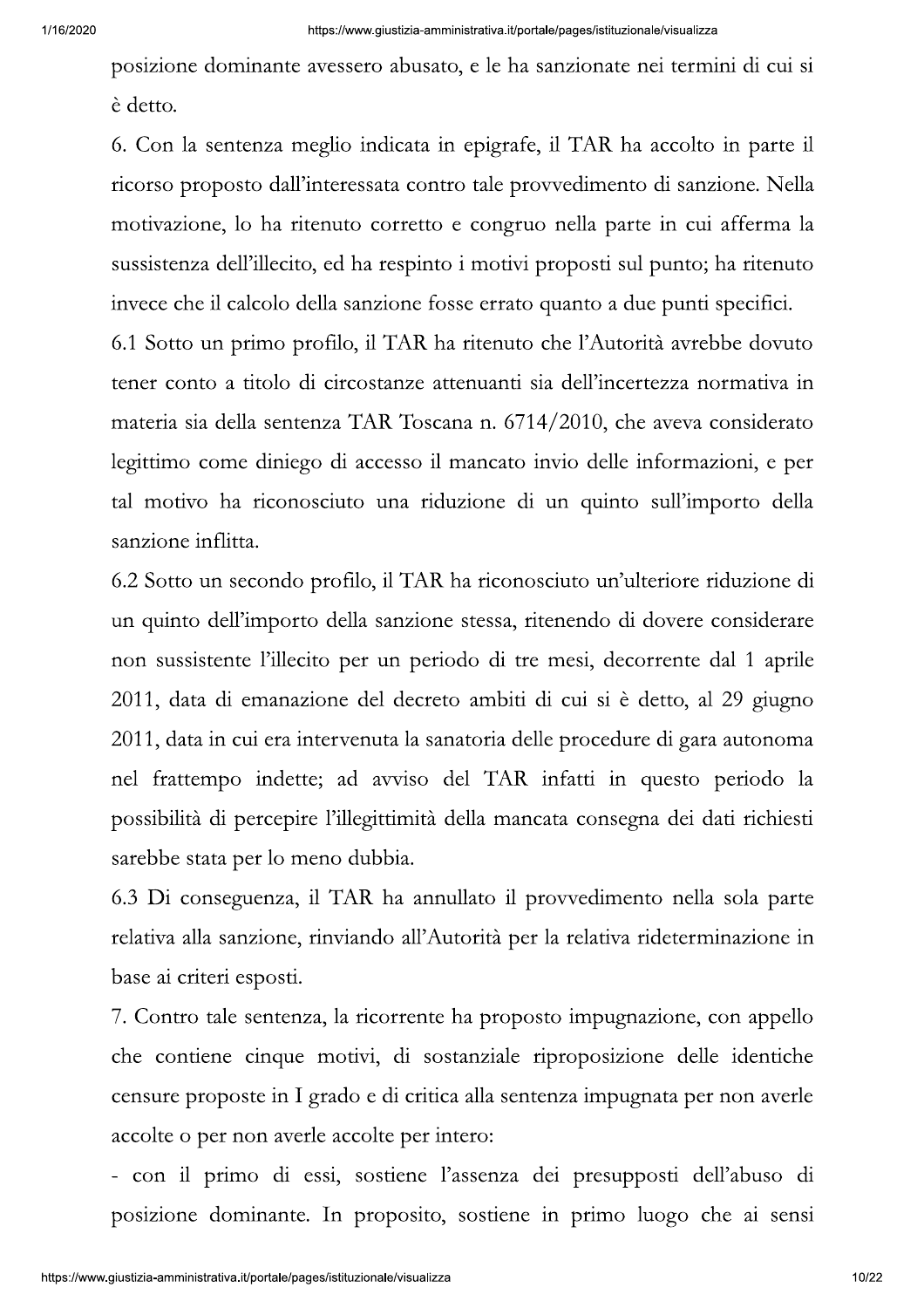dell'art. 102 TFUE l'abuso di posizione dominante richiederebbe un pregiudizio per i consumatori, pregiudizio che nella specie non sussisterebbe, perché dal ritardo nell'indizione della gara da parte del comune non sarebbe derivato ai consumatori danno alcuno. Fa presente anzi che, a suo avviso, il pregiudizio ai consumatori sarebbe derivato proprio dal comportamento del comune di Prato, che ha indetto la gara solo per il proprio territorio sulla base di un bando che massimizzava il proprio vantaggio economico, e non appunto quello per i consumatori; in proposito, sempre ad avviso della ricorrente appellante, la gara d'ambito rappresenterebbe una soluzione più vantaggiosa, perché prevede che la più parte del punteggio sia assegnata per elementi dell'offerta a vantaggio dell'utenza. La ricorrente appellante sostiene anche che non vi sarebbe stato pregiudizio alcuno per le imprese concorrenti, dato che alla gara indetta dal comune di Prato hanno partecipato cinque imprese del settore, e quindi concorrenza c'è stata, e aggiudicataria è stata altra impresa. La ricorrente appellante, ciò posto, critica la sentenza di I grado, la quale ha respinto i suddetti argomenti sostenendo che l'abuso di posizione dominante sussiste sol che la condotta considerata sia potenzialmente in grado di turbare il funzionamento del mercato. Afferma infatti che la condotta contestatale non avrebbe creato una turbativa nemmeno potenziale: essa stessa e la propria controllata, a fronte di un'incertezza normativa sulla legittimità delle gare limitate al territorio di un solo comune, avrebbero reagito in modo legittimo, rifiutando la consegna dei documenti e contestualmente impugnando, nei termini visti, le relative delibere dell'ente;

- con il secondo motivo, contesta il mancato riconoscimento da parte dell'Autorità di presunte giustificazioni oggettive alla propria condotta. Tali giustificazioni, ad avviso della ricorrente appellante, sarebbero rappresentate per tutta la propria condotta dal quadro normativo e giurisprudenziale fortemente incerto, che rendeva dubbia la legittimità di gare diverse da quella di ambito, e dalla sentenza del TAR Toscana 6714/2010 di cui si è detto, che aveva respinto la domanda di accesso del comune alle informazioni da esso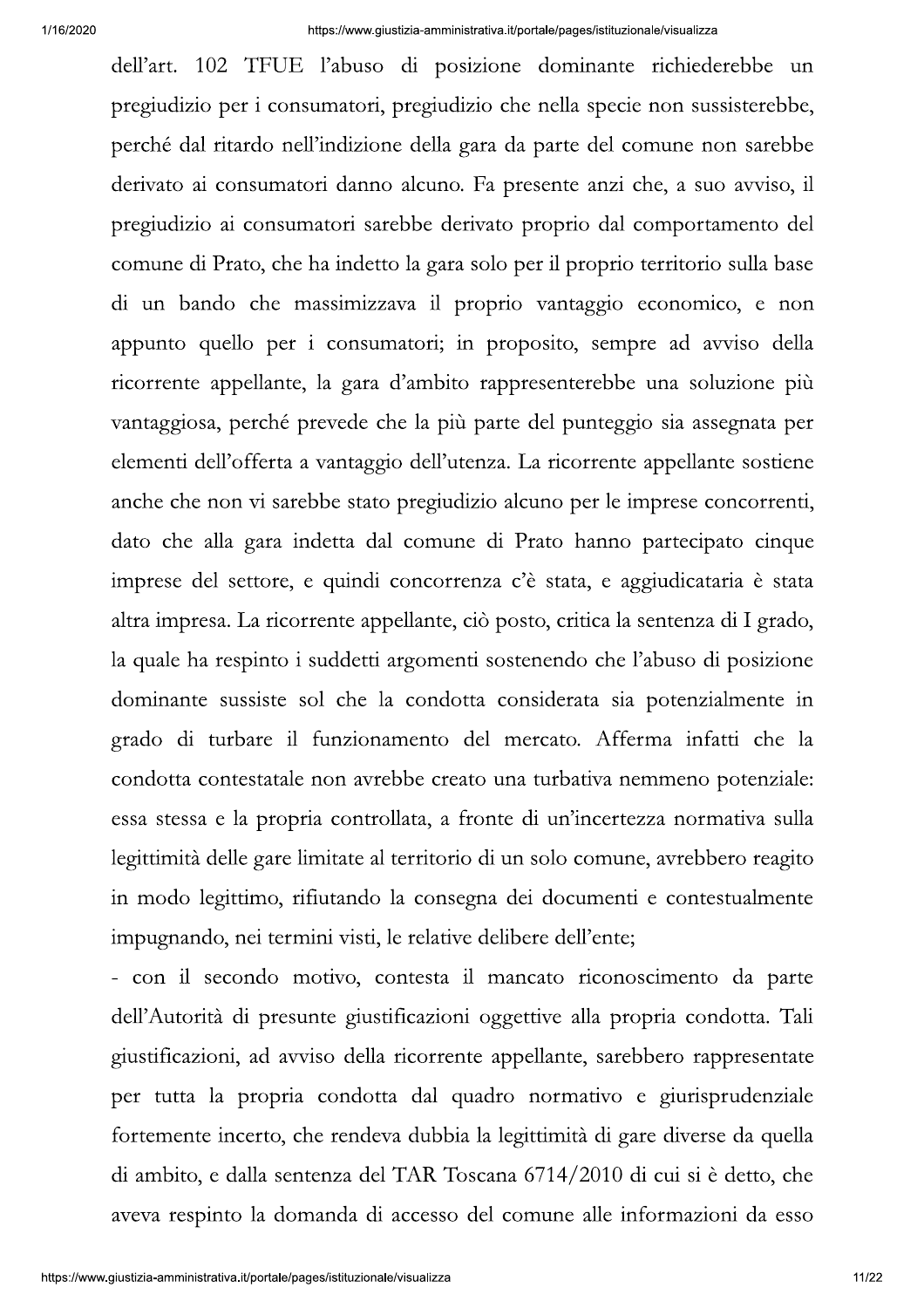domandate. Sarebbero poi rappresentate, rispetto alla consegna non immediata dello stato di consistenza della rete e della stima di valore di essa, dalla necessità di redigerli, il che avrebbe richiesto tempo, e dal fatto che essi non erano compresi nell'elenco di documenti da consegnare in base alla citata sentenza di appello 3190/2011, peraltro di carattere innovativo perché ha applicato, a dire della ricorrente appellante per la prima volta, il principio di leale collaborazione ai rapporti con i gestori di servizi pubblici ed ha ritenuto quindi legittimo imporre una certa attività di elaborazione dei dati;

- con il terzo motivo, contesta il mancato riconoscimento della propria asserita buona fede, fondata sull'incertezza normativa e sulla sentenza del TAR di cui si è detto;

- con il quarto motivo, chiede poi in via subordinata che l'importo della sanzione venga ridotto, rispetto a quanto già riconosciuto dal TAR, sostenendo che l'atteggiamento collaborativo proprio e della controllata comportasse una riduzione maggiore del quinto riconosciuto a tal titolo;

- con il quinto motivo, chiede infine che l'importo della sanzione venga ulteriormente ridotto, sostenendo che l'illecito avrebbe avuto una durata ancora inferiore sia rispetto a quanto sostenuto dall'amministrazione nel provvedimento impugnato, sia rispetto a quanto ammesso dal TAR in I grado. 8. L'AGCM ha resistito, con atto 30 gennaio 2018, in cui ha chiesto che il ricorso sia respinto.

9. Con memorie 4 novembre 2019 per l'AGCM e la ricorrente appellante, e con replica 7 novembre 2019 per quest'ultima, le parti hanno infine ribadito le rispettive difese.

10. All'udienza del 21 novembre 2019, la Sezione ha trattenuto il ricorso in decisione.

11. L'appello è fondato e va accolto quanto al primo ed al secondo motivo, che riguardano l'oggettiva sussistenza dell'illecito, sono all'evidenza connessi e vanno esaminati congiuntamente, così come segue.

12. Per chiarezza, vanno sintetizzate le norme applicabili alla fattispecie.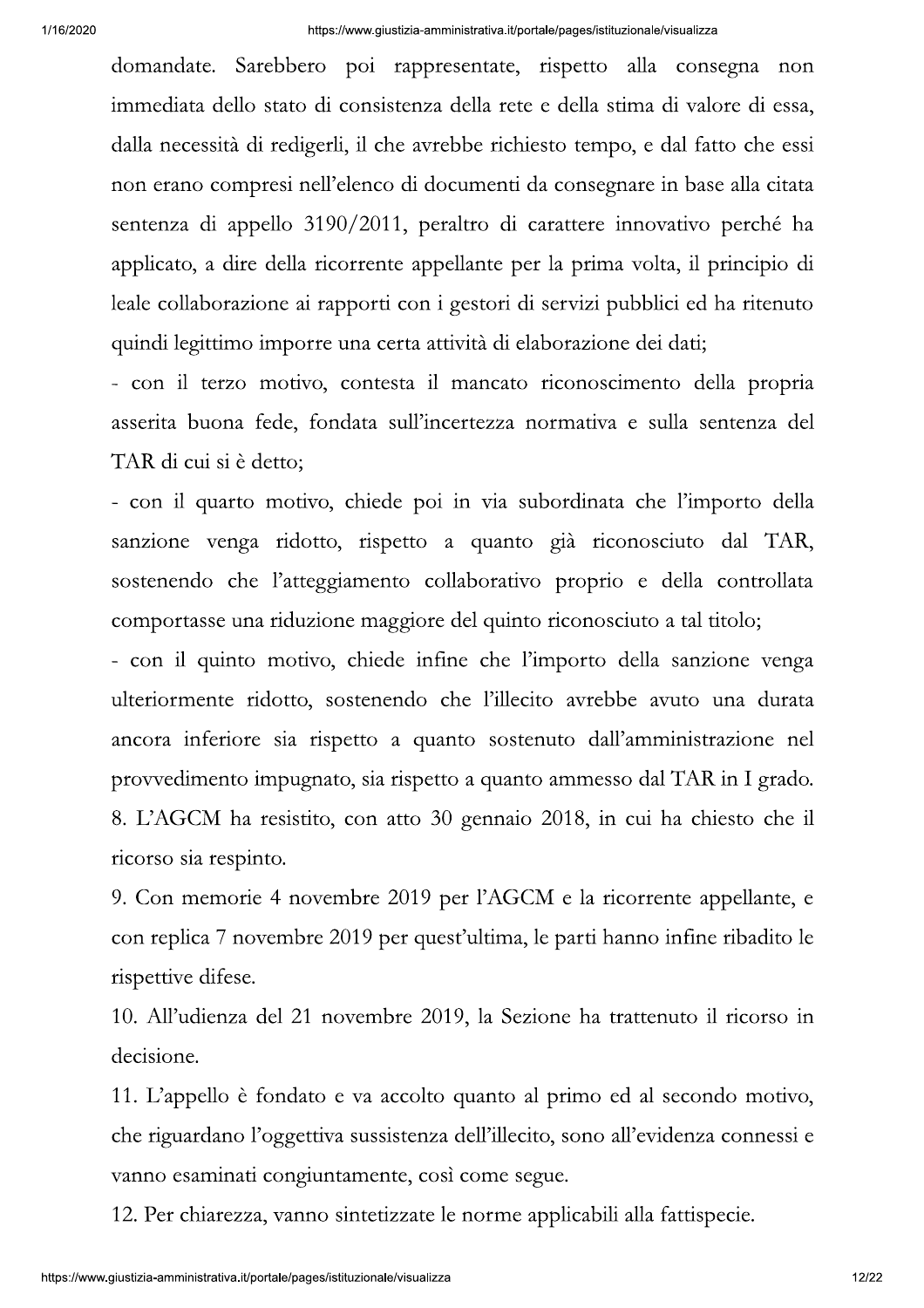12.1 Gli artt. 101 e 102 del TFUE stabiliscono nell'ordinamento europeo le "regole di concorrenza" fondamentali applicabili alle imprese e in generale proibiscono, quanto all'art.101, che nella fattispecie però non rileva, "tutti gli accordi tra imprese, tutte le decisioni di associazioni di imprese e tutte le pratiche concordate che possano pregiudicare il commercio tra Stati membri e che abbiano per oggetto o per effetto di impedire, restringere o falsare il gioco della concorrenza all'interno del mercato *interno*", e quanto all'art. 102, applicato in questo caso, "lo *sfruttamento abusivo da* parte di una o più imprese di una posizione dominante sul mercato". Per dare concreta attuazione nel nostro ordinamento a tali norme, è stata emanata com'è noto la l. 10 ottobre 1990 n.287, istitutiva dell'AGCM.

12.2 L'art. 102 TFUE, qui rilevante, stabilisce che "È incompatibile con il mercato interno e vietato, nella misura in cui possa essere pregiudizievole al commercio tra Stati membri, lo sfruttamento abusivo da parte di una o più imprese di una posizione dominante sul mercato interno o su una parte sostanziale di questo" (comma 1) e precisa che "Tali pratiche abusive possono consistere in particolare: a) nell'imporre direttamente od indirettamente prezzi d'acquisto, di vendita od altre condizioni di transazione non eque; b) nel limitare la produzione, gli sbocchi o lo sviluppo tecnico, a danno dei consumatori; c) nell'applicare nei rapporti commerciali con gli altri contraenti condizioni dissimili per prestazioni equivalenti, determinando così per questi ultimi uno svantaggio per la concorrenza; d) nel subordinare la conclusione di contratti all'accettazione da parte degli altri contraenti di prestazioni supplementari, che, per loro natura o secondo gli usi commerciali, non abbiano alcun nesso con l'oggetto dei contratti stessi<sup>7</sup> (comma 2). L'elenco delle pratiche vietate, lo si osserva sin da ora, è indicativo e non tassativo, come risulta dall'uso della locuzione "in particolare".

12.3 Nel caso di specie, è processo per un asserito abuso di posizione dominante, vietato dalla norma dell'art. 102 del TFUE appena esaminata, e dal conforme art. 3 della 1. 287/1990, che riproduce la norma europea estendendola all'abuso che si eserciti "all'interno del mercato nazionale" e non soltanto europeo, "o in una sua parte rilevante". In proposito, l'Autorità ha esercitato i poteri che le spettano in base agli artt. 12-15 della l. 287/1990,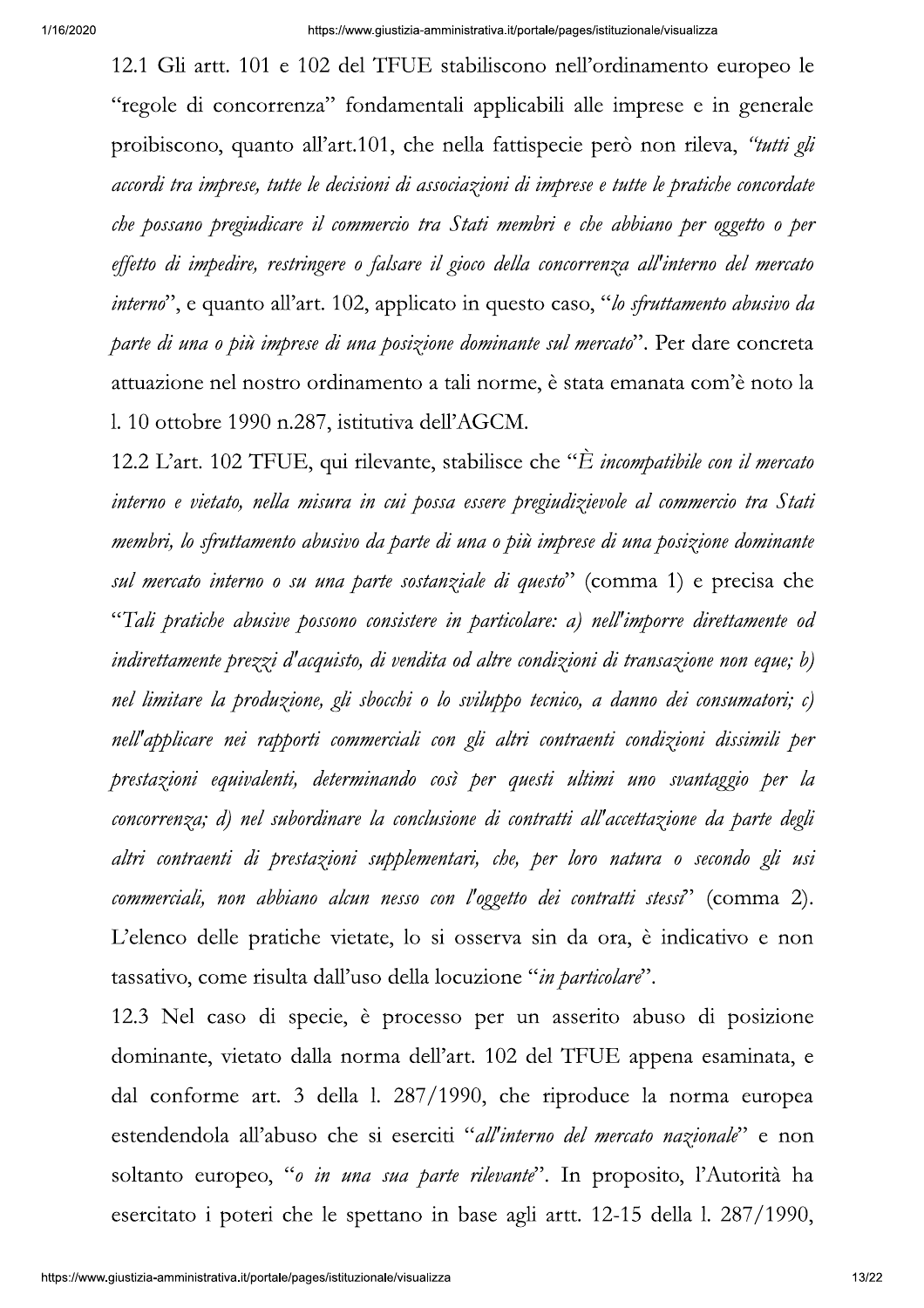ovvero ha proceduto ad istruttoria ai sensi dell'art. 12 per verificare l'esistenza dell'abuso e all'esito, ritenuto che esso effettivamente esistesse, ha irrogato la sanzione e disposto la diffida previste dall'art. 15.

12.4 In materia, la giurisprudenza della Corte di Giustizia, del Tribunale dell'Unione e di questo Giudice ha elaborato una serie di principi, cui è necessario fare in sintesi riferimento, tenendo presente che ovviamente le affermazioni di carattere generale contenute nelle sentenze europee sono applicabili anche agli abusi riconosciuti esistenti sul mercato italiano.

12.5 Per quanto interessa, allora, la posizione dominante, come tale non definita dalle norme, è intesa in giurisprudenza come la posizione di supremazia detenuta dall'impresa la quale, per qualsiasi ragione, può ostacolare l'effettiva concorrenza in un dato mercato rilevante, potendo quelli tenere comportamenti significativamente indipendenti da dei concorrenti stessi, dei clienti e, in ultima analisi, dei consumatori, con pregiudizio, almeno potenziale, di questi ultimi: così per tutte C.d.S. sez. VI 15 maggio 2015 n.2479 e 29 gennaio 2013 n.548, nonché, nella giurisprudenza europea, Corte di Giustizia UE sez. I 6 dicembre 2012 C 457/10 AstraZeneca e 14 febbraio 1978 C 27/76 United Brands, ove ampie ulteriori citazioni.

12.6 Identificare l'effettiva sussistenza di una posizione dominante così definita e il mercato rilevante cui essa si riferisce può in concreto essere non immediato, e la giurisprudenza, come si ricorda per completezza, ha pure elaborato una serie di criteri in merito; nel caso di specie, però, la problematica non rileva, perché si ammette unanimemente – per tutte, C.d.S. 2479/2015 cit.- che l'impresa monopolista sia per definizione in posizione dominante sul mercato per il quale ha il monopolio. Nel caso di specie, allora, non è controverso che la ricorrente appellante, tramite la sua controllata totalitaria, e quindi sostanzialmente attraverso un suo strumento economico, sia monopolista del mercato della distribuzione del gas nel comune di Prato, mercato che, come il provvedimento evidenzia, costituisce un monopolio naturale, in cui la concorrenza può svolgersi solo come concorrenza "per il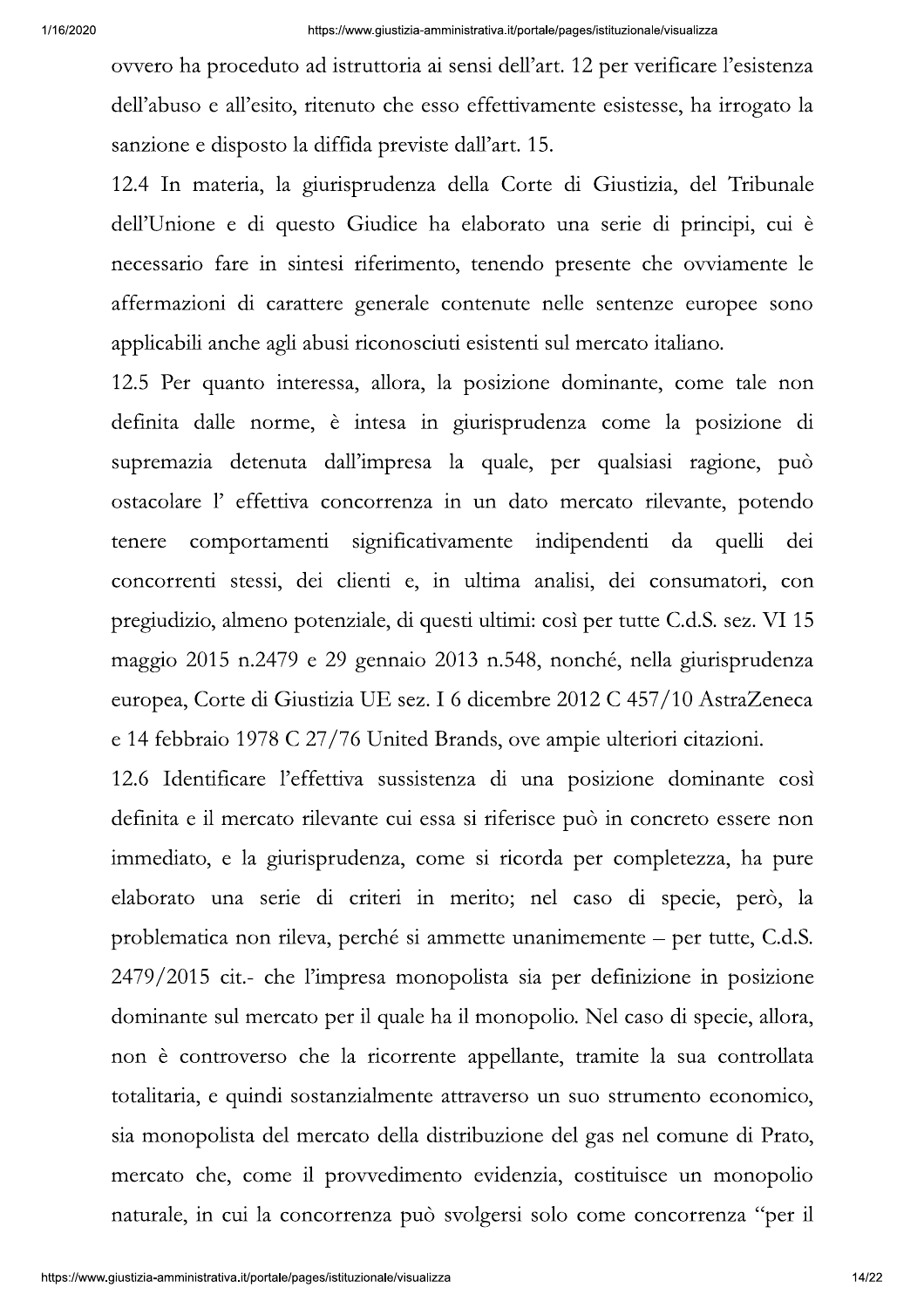mercato" stesso, ovvero in termini di competizione per aggiudicarselo per un dato tempo (doc. 1 in I grado ricorrente appellante, cit.  $\mathcal{S}$  179-183).

12.7 Ciò premesso, nel silenzio delle norme anche su questo punto, la giurisprudenza si è pure fatta carico di definire il concetto di abuso della posizione dominante stessa, nel che costituisce l'illecito. Infatti, come è il caso di notare in modo espresso, l'ordinamento non proibisce che un'impresa raggiunga, beninteso con mezzi leciti, una posizione dominante, né che se ne avvantaggi nei limiti dell'uso; ciò che esso sanziona è invece l'abuso. L'abuso in questione evidentemente sussiste se l'impresa pone in essere comportamenti già di per sé vietati da altre normative dell'ordinamento, ad esempio – per fare un esempio estremo- se minacci i concorrenti o chi lavori per loro, dato che ciò è vietato prima di tutto dalla legge penale; l'abuso però sussiste, e ciò si verifica nella maggioranza dei casi in cui esso è riconosciuto, anche quando l'impresa stessa ponga in essere condotte che per altri settori dell'ordinamento sarebbero del tutto leciti; si afferma infatti che l'impresa in posizione dominante è soggetta ad una "speciale responsabilità", per cui non può comportarsi con modalità che ad imprese attive sul mercato in parità con le altre sarebbero consentite: così la già citata C.d.S. 2479/2015, nonché per tutte sez. VI 12 febbraio 2014 n.693, nonché, per il concetto di "speciale responsabilità", sez. VI 20 dicembre 2010 n.9306 e 19 luglio 2002 n.4001.

12.8 Più in dettaglio, la giurisprudenza ha sostenuto che l'abuso di posizione dominante costituisce un caso particolare della più generale categoria dell'abuso di diritto, ovvero della situazione in cui titolare di una data situazione giuridica soggettiva la può in astratto esercitare secondo più modalità, non rigidamente predeterminate, e nel caso concreto ciò fa in modo formalmente rispettoso delle singole norme, ma secondo modalità censurabili rispetto ad un criterio di valutazione ulteriore, nel senso di creare una sproporzione ingiustificata tra il proprio beneficio ed il sacrificio imposto controparte; di conseguenza l'abuso del diritto; ciò costituisce un uso distorto dello schema formale del diritto, finalizzato ad obiettivi ulteriori e diversi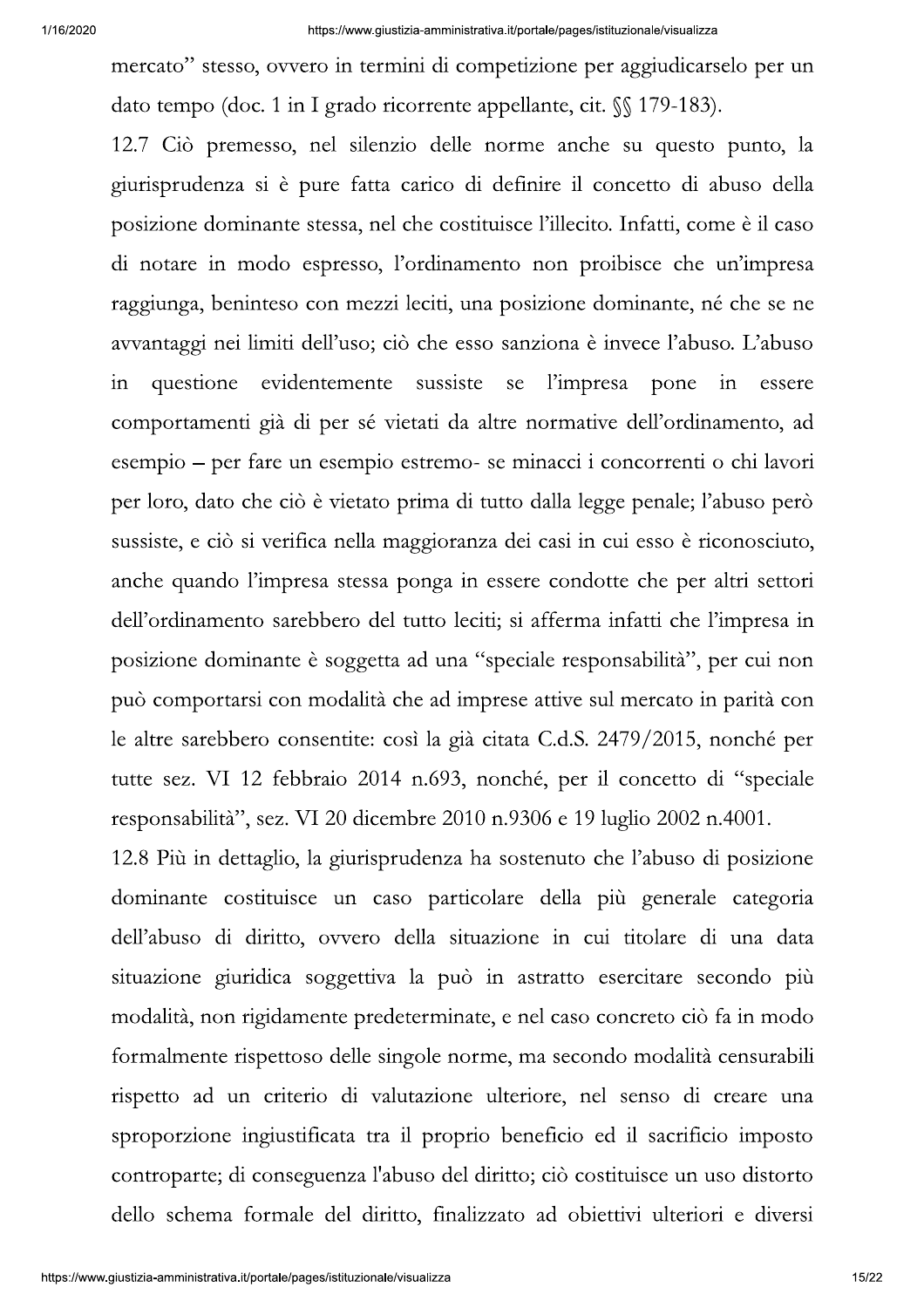rispetto a quelli indicati dal legislatore, che quindi interviene a contrastarlo: così la citata C.d.S. 693/2014, ove ulteriori ampie citazioni.

12.9 In tal senso, il concetto di abuso della posizione dominante è stato criticato già in tempi non recenti, sostenendo che esso violerebbe un principio fondamentale del diritto sanzionatorio, ovvero il principio di determinatezza, perché il destinatario della norma non potrebbe individuare a priori le condotte che gli sono vietate e comportarsi di conseguenza: ha risposto la stessa Corte di Giustizia nella sentenza 13 febbraio 1979 C 85/76 Hoffman La Roche, in particolare ai §§ 132-133, ove essa osserva che il concetto in primo luogo si richiama a nozioni non nuove, ma per l'essenziale già state precisate dalla prassi delle autorità di settore, e soprattutto che "qualsiasi operatore economico accorto deve sapere che la detenzione di cospicue quote di mercato, pur se non costituisce necessariamente ed in ogni caso il solo indizio determinante dell'esistenza di una posizione dominante, ha tuttavia a questo proposito un'importanza notevole che deve inevitabilmente venir presa in considerazione da parte sua per quel che riguarda il suo eventuale comportamento sul mercato", sostenendo quindi in estrema sintesi che si tratterebbe di un concetto determinato nella comune esperienza.

12.10 Com'è ovvio, un simile ordine di idee sta e cade con la possibilità da parte del Giudice di verificarlo, ovvero di verificare se il provvedimento di sanzione per l'abuso in parola abbia effettivamente apprezzato in modo corretto la sua sussistenza. In proposito, sempre secondo la giurisprudenza, si seguono le regole generali del sindacato sulla discrezionalità, che spetta in proposito all'autorità di settore: in sede di giurisdizione di legittimità, il Giudice non può sostituire una valutazione propria a quella dell'autorità amministrativa, può però sindacarne esiti illogici "avvalendosi eventualmente anche di regole e conoscenze tecniche appartenenti alla medesima scienza specialistica applicata dall'Autorità": l'espressione è di C.d.S. 2479/2015, ma nello stesso senso la costante giurisprudenza, per tutte sez. VI 13 settembre 2012 n.4873 e 19 luglio 2002 n.4001.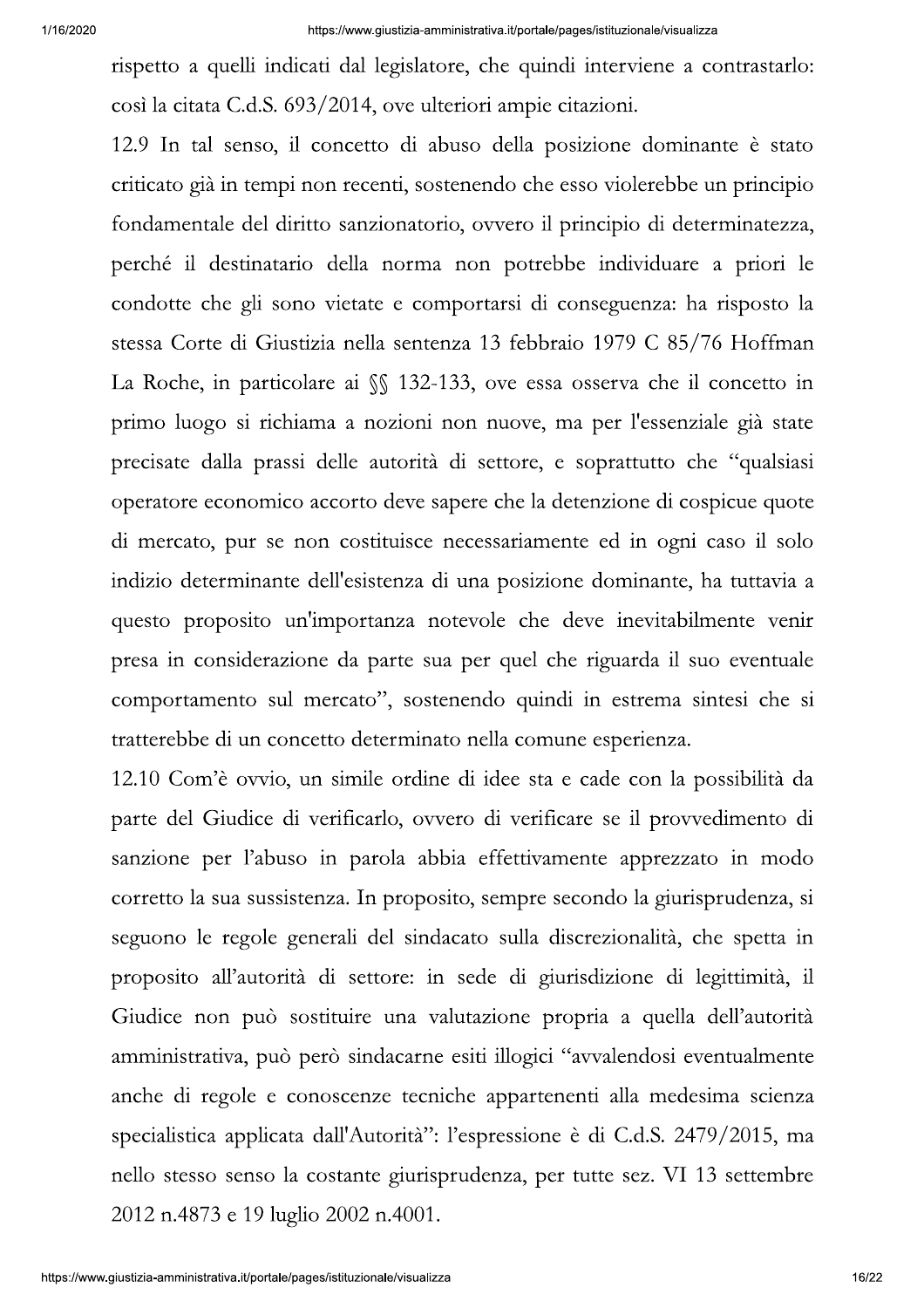12.11 Analogamente, nella giurisprudenza europea si è sostenuto che il Giudice ha il potere di controllare l'interpretazione, operata dall'autorità di settore, dei dati che dimostrerebbero l'abuso, e in particolare deve non solo verificare l'esattezza materiale degli elementi di prova invocati e la loro affidabilità e coerenza, ma anche controllare se tali elementi siano tali da suffragare le conclusioni che ne vengono tratte; qualora poi il giudice nutra un dubbio in proposito, deve decidere a favore dell'impresa destinataria del provvedimento soprattutto ove esso infligga un'ammenda, perché in tal caso vale la presunzione d'innocenza di cui all'articolo 6 § 2, della Convenzione europea per la salvaguardia dei diritti dell'uomo e delle libertà fondamentali-CEDU: così da ultimo Tribunale UE sez. VIII 29 marzo 2012 T 336/07, ove pure ampie ulteriori citazioni.

12.12 Nel caso di specie, vertendosi in un caso di presunto abuso del diritto nella dinamica del mercato, le "conoscenze tecniche" cui il Giudice deve far riferimento sono quelle della scienza economica, e in particolare quelle relative ai noti teoremi del costo sociale, che valutano le scelte del legislatore nei termini della loro capacità di promuovere l'uso efficiente delle risorse. In proposito, nei limiti di quanto qui interessa, occorre partire dal teorema fondamentale in materia - dovuto com'è noto a Ronald Coase- per cui ove i costi transattivi siano pari a zero, o comunque di entità trascurabile- la negoziazione privata conduce ad un uso efficiente delle risorse -intese in modo ampio, e tale da comprendere nel concetto tutte le situazioni giuridiche soggettive- indipendentemente dalle scelte compiute dall'ordinamento circa l'allocazione iniziale di esse. L'esempio di scuola in proposito è quello della disciplina giuridica delle recinzioni in una pianura agricola in cui coesistano allevatori di bestiame e coltivatori: il legislatore può a sua scelta imporre all'allevatore di recintare le proprie bestie per impedire che esse danneggino le colture, ovvero imporre ai coltivatori di proteggersi realizzando le recinzioni in proprio, ma ove le parti possano negoziare ciò è indifferente ai fini dell'efficienza, perché la negoziazione conduce comunque alla soluzione più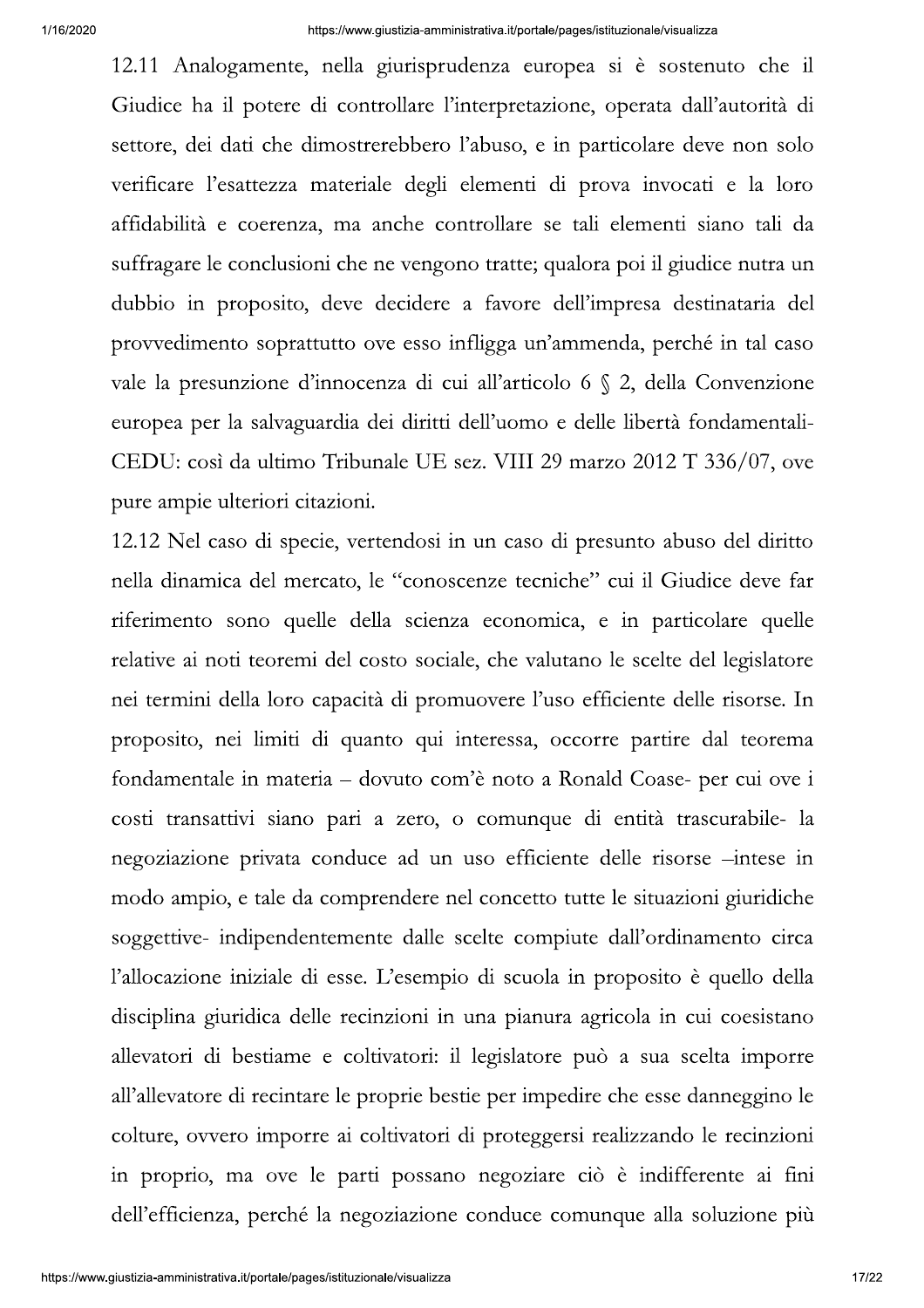razionale, in cui realizza il recinto chi lo può realizzare al minor prezzo, eventualmente facendosi compensare dalla controparte cui il legislatore abbia imposto il relativo onere senza tener conto della realtà economica.

12.13 La situazione si capovolge ove i costi transattivi siano sensibili, ovvero per qualsiasi ragione le parti non possano negoziare - e ciò, lo si osserva da subito, avviene per definizione in presenza di una posizione dominante di mercato: in tal caso, in base alla regola che si denomina teorema normativo di Hobbes, l'intervento del legislatore è essenziale, e raggiunge l'obiettivo dell'efficienza economica se attribuisce il diritto alla parte per la quale esso rappresenta un valore maggiore, ovvero che lo può realizzare al minor costo. Riprendendo l'esempio classico, ove allevatori ed agricoltori non potessero negoziare, l'unica soluzione efficiente sarebbe imporre per legge di realizzare i recinti a chi possa farlo al costo più basso.

12.14 In tali termini, la teoria dell'abuso di diritto rappresenta un'applicazione del teorema di Hobbes limitata al caso concreto: posto che le parti non possano negoziare, e che il legislatore abbia attribuito ad una di esse una data situazione giuridica sul presupposto che ciò rappresenti di regola la soluzione efficiente, si constata che nel caso concreto ciò non avviene, e si interviene, come in questo caso in via amministrativa oppure in via giudiziale per capovolgere l'attribuzione fatta dal legislatore. Nel caso che interessa, posto che di norma l'impresa dominante può usare della sua posizione, si constata che nella specifica ipotesi ciò non corrisponde all'efficienza del sistema, e si interviene impedendole di usarla in un dato modo a vantaggio della controparte, identificata per legge con la collettività dei consumatori. È allora del tutto evidente che tale operazione è legittima e giustificata solo ove sia certa la realtà economica che essa sottende: deve essere dimostrato che ciò realmente conduce ad una maggiore efficienza del sistema.

13. Applicando i principi appena delineati al caso di specie, si deve concludere che, in base alla motivazione del provvedimento impugnato, non vi sono i presupposti per affermare con tranquillante certezza l'abuso di posizione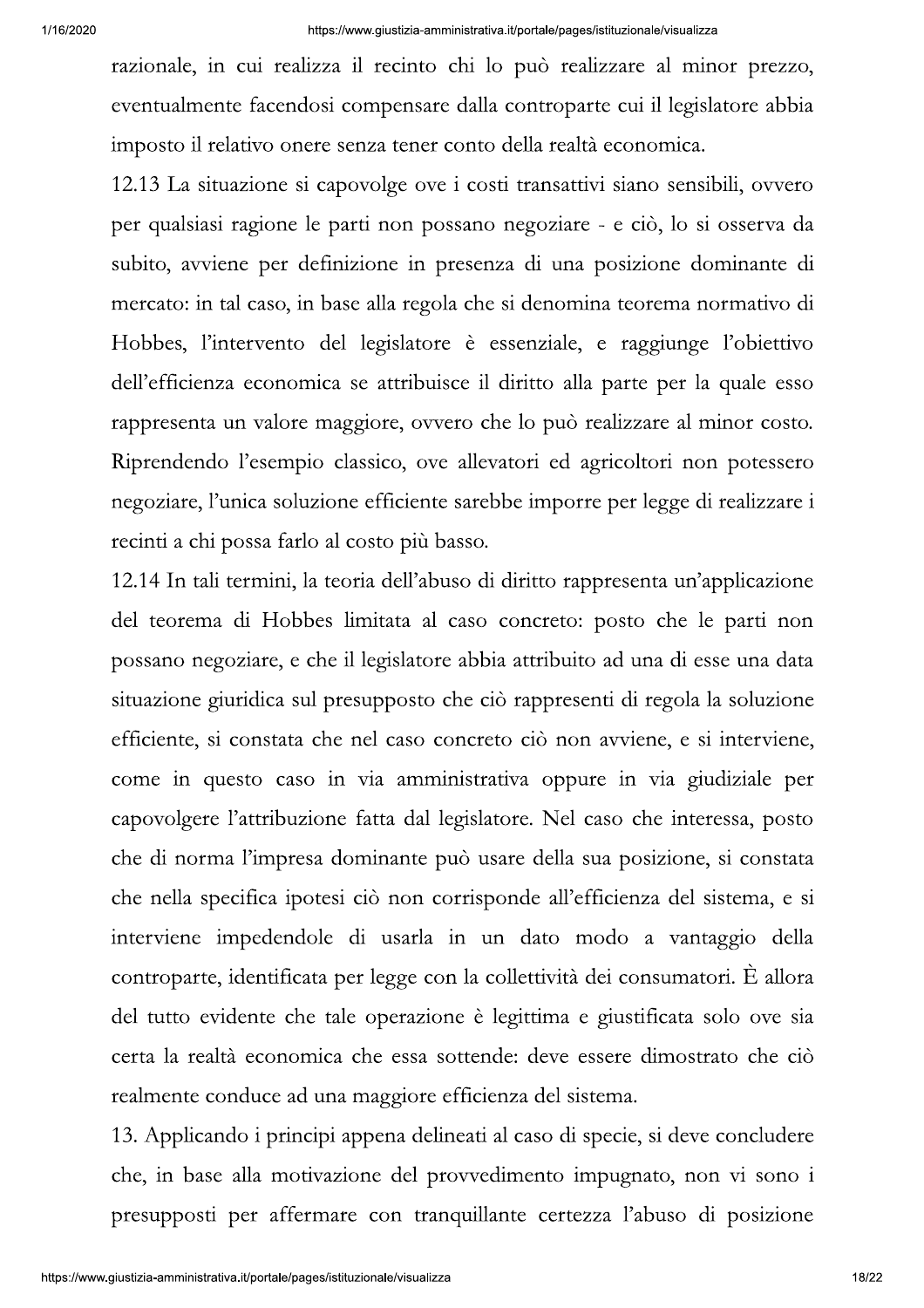dominante, e quindi si deve concludere a favore dell'impresa, in base alla presunzione di innocenza di cui si è detto.

13.1 In primo luogo, va puntualizzato che, come risulta anche dal provvedimento, la condotta posta in essere dalla ricorrente appellante e dalla sua controllata, se valutata in base ai criteri degli altri settori dell'ordinamento, non costituisce di per sé illecito, ed anzi rientra in astratto nella lecita difesa del proprio patrimonio. In sintesi estrema, le società interessate dubitavano della legittimità della decisione del comune di indire la gara limitatamente al territorio di esso, ed hanno reagito impugnando al TAR gli atti in cui tale decisione si era espressa, non consegnando le informazioni richieste – dato che all'evidenza se la decisione di indire la gara fosse stata ritenuta illegittima, consegnare le informazioni stesse avrebbe per loro rappresentato un danno antigiuridico- e resistendo sempre avanti al TAR alla domanda del Comune, volta a farsele consegnare, domanda che, come si è visto, è stata respinta in I grado. Nel momento in cui poi la sentenza di appello 3191/2011 di cui si è detto ha accolto la domanda stessa, le società come si è visto vi hanno ottemperato; hanno poi provveduto a consegnare la documentazione non contemplata dalla sentenza stessa, ovvero come si è detto lo stato di consistenza dell'impianto e la relativa valutazione, entro tempi non pretestuosi, considerata la complessità tecnica dei relativi elaborati. A ulteriore riprova l'azione di responsabilità proposta dal comune contro l'ex concessionaria avanti la Corte dei conti è stata respinta con sentenza C.d.C. Toscana 26 settembre 2019 n.361.

13.2 Ciò posto, per qualificare la condotta in esame come abuso di posizione dominante sarebbe necessario, in base ai principi delineati, ritenere provato che far ciò corrisponda al risultato di maggior efficienza economica di cui si è detto, ovvero che attribuendo senz'altro al comune, controparte del rapporto, il diritto a ricevere le informazioni controverse, le quali sono in generale di proprietà della società gestore del servizio, a prescindere dal dubbio sulla legittimità della gara e dai relativi ricorsi proposti, si sarebbe raggiunto un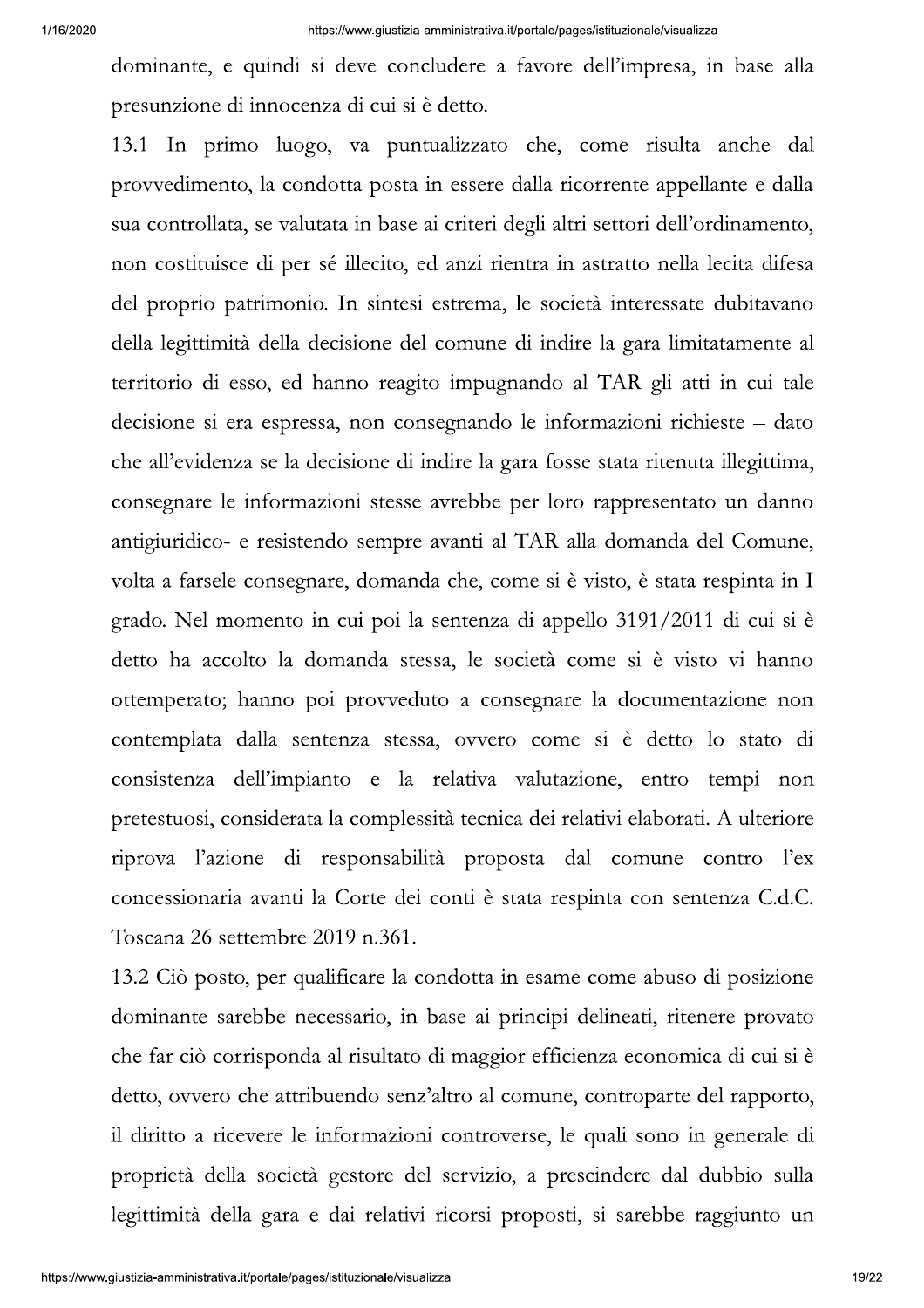risultato di maggiore efficienza a beneficio del mercato e quindi dei consumatori, a vantaggio dei quali la norma dell'art. 102 TFUE è stabilita.

13.3 Il Collegio ritiene che tale dimostrazione nel caso presente non sia stata raggiunta con la tranquillante certezza di cui si è detto, in base agli elementi che seguono. Non è affatto dimostrato che la scelta di indire la gara per il territorio del singolo comune di Prato corrispondesse ad una soluzione più efficiente rispetto alla gara di ambito, ed anzi i dati acquisiti agli atti sono piuttosto in senso contrario. In primo luogo, la gara di ambito è stata considerata dal legislatore come la soluzione normale per affidare il servizio in parola, con il decreto ambiti di cui si è detto, e la sua legittimità all'epoca dei fatti era controversa: è di per sé evidente che una soluzione contraria all'ordinamento non è nemmeno una soluzione efficiente, perché il relativo risultato può essere contestato e generare responsabilità, ovvero in termini economici perdite. Dell'incertezza in materia è espressione anche il comportamento delle parti nei ricorsi contro la decisione di indire la gara, dato che, come si è detto sopra, il relativo contenzioso è stato definito con una transazione, il che all'evidenza non si sarebbe fatto a fronte di ricorsi pretestuosi. In secondo luogo, scorporare la rete relativa al singolo comune, se si legge bene quanto afferma il provvedimento impugnato, non era affatto un'operazione facile e scontata. Il provvedimento (doc. 1 in I grado ricorrente appellante, SS 239 e 240) dà conto di un parere dell'Autorità dell'energia, secondo la quale la separazione gestionale di una rete appartenente, come nel caso, ad un impianto interconnesso, avrebbe richiesto "la definizione di accordi ad hoc tra le società che gestiscono le porzioni di impianto, almeno in merito agli aspetti relativi alla odorizzazione del gas distribuito, alla regolazione della pressione di distribuzione e alla protezione catodica", tutti dati che comportano costi aggiuntivi sono in senso contrario alla presunta maggiore efficienza economica della gara limitata al singolo comune. Infine, le motivazioni che hanno spinto il comune di Prato alla gara limitata al proprio territorio si identificano, sia oggettivamente che soggettivamente, con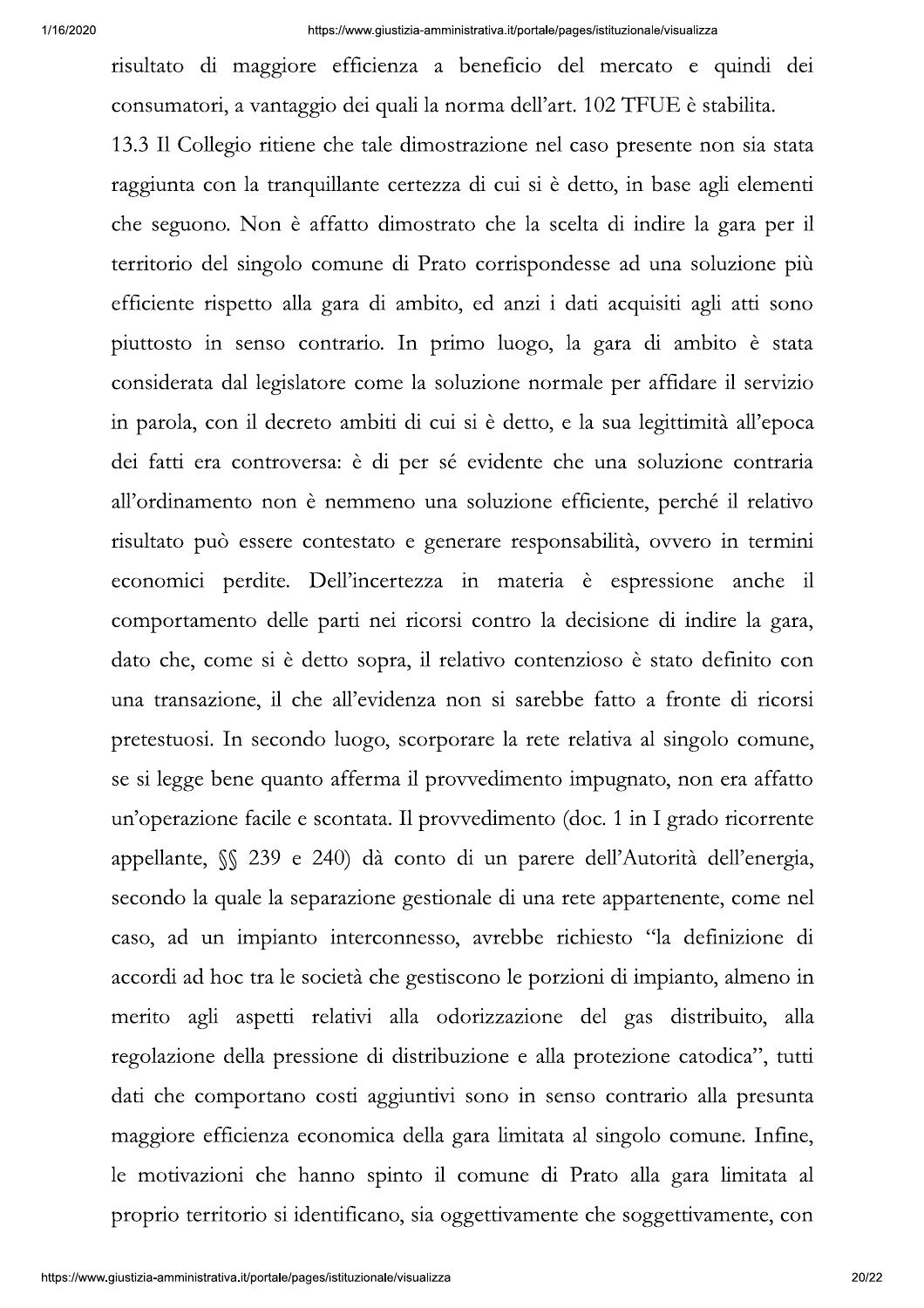la volontà di massimizzare i propri introiti, intento in sé del tutto lecito, ma all'evidenza diverso da quello di assicurare ai propri cittadini un servizio a prezzi più convenienti. Sotto il profilo oggettivo, è vero quanto afferma la ricorrente appellante (appello, pp. 11-12), ovvero che il regolamento tipo delle gare di ambito, D.M. 12 novembre 2011 n.226, valorizza all'art. 15 come criteri di aggiudicazione gli elementi a favore dell'utenza, mentre la lettera di invito per cui è causa prevedeva di assegnare la maggioranza del punteggio in base appunto al vantaggio economico del comune (doc. 29 in I grado ricorrente appellante). Sotto il profilo soggettivo, infine, lo stesso provvedimento impugnato dà atto delle dichiarazioni del comune, che aveva deciso di mettere il servizio a gara per maggior convenienza economica rispetto alla gara di ambito, allo scopo di rimediare alla propria non favorevole situazione finanziaria, dato che la gara autonoma gli avrebbe consentito di fissare autonomamente i criteri di aggiudicazione, soprattutto quanto ai corrispettivi da incassare (doc. 1 in I grado ricorrente appellante, cit.  $\sqrt{\ }$  158 e 159). Il Giudice di I grado (motivazione, p. 14) ha ritenuto di superare il punto sostenendo che l'illecito nella materia che interessa non richiederebbe effetti pregiudizievoli, là dove la relativa condotta fosse concreti potenzialmente idonea a turbare il mercato, ma in tal senso dà per dimostrato ciò che non lo è, ovvero che la turbativa sia effettivamente da qualificare come tale.

14. L'accoglimento dei primi due motivi, che come si è detto riguardano la sussistenza oggettiva dell'illecito, comporta che siano assorbiti i restanti, che riguardano il terzo la presunta mancanza dell'elemento soggettivo dell'illecito stesso, e i restanti due la misura della sanzione, ovvero in ogni caso presuppongono che l'illecito oggettivamente sussista.

15. Pertanto, nei termini di cui al dispositivo, il ricorso di I grado va accolto, e il provvedimento di sanzione impugnato in quella sede va annullato.

16. La complessità e particolarità delle questioni trattate, sulle quali non constano precedenti editi negli esatti termini, è giusto motivo per compensare